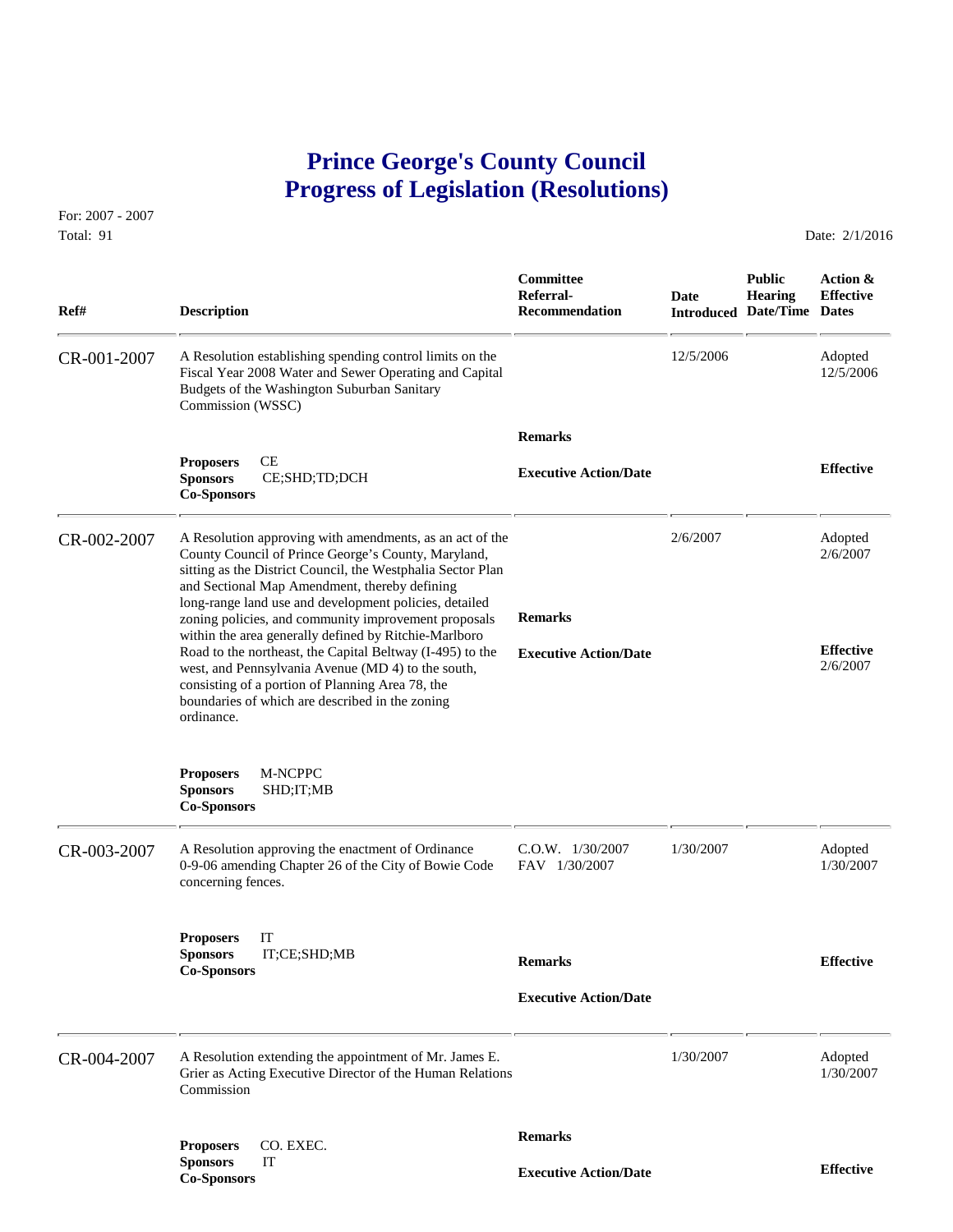**For: 2007-2007 Prince George's County Council** Page 2 of 21<br>**Progress of Legislation (Resolutions)** Date: 2/1/2016 **Total: 91 Progress of Legislation (Resolutions)** 

| Ref#        | <b>Description</b>                                                                                                                                                                                                                                          | Committee<br>Referral-<br><b>Recommendation</b>                            | <b>Date</b><br><b>Introduced</b> | <b>Public</b><br><b>Hearing</b><br>Date/Time | Action &<br><b>Effective</b><br><b>Dates</b> |
|-------------|-------------------------------------------------------------------------------------------------------------------------------------------------------------------------------------------------------------------------------------------------------------|----------------------------------------------------------------------------|----------------------------------|----------------------------------------------|----------------------------------------------|
| CR-005-2007 | A Resolution concerning an Emergency Appropriation for<br>the purpose of appropriating to the General Fund revenue<br>in excess of budget estimates to provide funds for costs<br>that were not anticipated in the approved Fiscal Year<br>2006-2007 Budget |                                                                            | 2/6/2007                         |                                              | Adopted<br>2/6/2007                          |
|             |                                                                                                                                                                                                                                                             | <b>Remarks</b>                                                             |                                  |                                              |                                              |
|             | <b>Proposers</b><br>CO. EXEC.<br>CE;DCH<br><b>Sponsors</b><br><b>Co-Sponsors</b>                                                                                                                                                                            | <b>Executive Action/Date</b><br>S 2/8/2007                                 |                                  |                                              | <b>Effective</b>                             |
| CR-006-2007 | A Resolution extending the appointment of Ms. Tanya E.<br>Gott as Acting Director of Information Technology and<br>Communications                                                                                                                           |                                                                            | 2/13/2007                        |                                              | Adopted<br>2/13/2007                         |
|             | CO. EXEC.<br><b>Proposers</b>                                                                                                                                                                                                                               | <b>Remarks</b>                                                             |                                  |                                              |                                              |
|             | CE<br><b>Sponsors</b><br><b>Co-Sponsors</b>                                                                                                                                                                                                                 | <b>Executive Action/Date</b>                                               |                                  |                                              | <b>Effective</b>                             |
| CR-007-2007 | A Resolution extending the appointment of Mr. Charles<br>W. Wilson as Acting Director of Environmental Resources                                                                                                                                            |                                                                            | 2/13/2007                        |                                              | Adopted<br>2/13/2007                         |
|             | CO. EXEC.<br><b>Proposers</b><br><b>Sponsors</b><br>TK;WC;MB<br><b>Co-Sponsors</b>                                                                                                                                                                          | <b>Remarks</b><br><b>Executive Action/Date</b>                             |                                  |                                              | <b>Effective</b>                             |
| CR-008-2007 | A Resolution recognizing that Wilmer's Park has been a<br>significant part of the social, economic, and cultural<br>history of African-Americans in Prince George's County,<br>Maryland and the United States.                                              |                                                                            | 2/20/2007                        |                                              | Adopted<br>2/20/2007                         |
|             |                                                                                                                                                                                                                                                             | <b>Remarks</b>                                                             |                                  |                                              |                                              |
|             | <b>Proposers</b><br><b>MB</b><br>MB;TK;IT;SHD;DCH;WC;EO;CE<br><b>Sponsors</b><br><b>Co-Sponsors</b>                                                                                                                                                         | <b>Executive Action/Date</b>                                               |                                  |                                              | <b>Effective</b>                             |
| CR-009-2007 | A Resolution amending the Salary Plan of the County to<br>provide the continuation of certain military leave benefits                                                                                                                                       | PSFM 2/27/2007<br>FAV 3/5/2007                                             | 2/27/2007                        |                                              | Adopted<br>3/13/2007                         |
|             | CO. EXEC.<br><b>Proposers</b><br><b>Sponsors</b><br>IT;SHD;DCH;MB;WC;TK;TD;CE;EO<br><b>Co-Sponsors</b>                                                                                                                                                      | <b>Remarks</b><br>Retroactive to 2/27/2007<br><b>Executive Action/Date</b> |                                  |                                              | <b>Effective</b><br>3/13/2007                |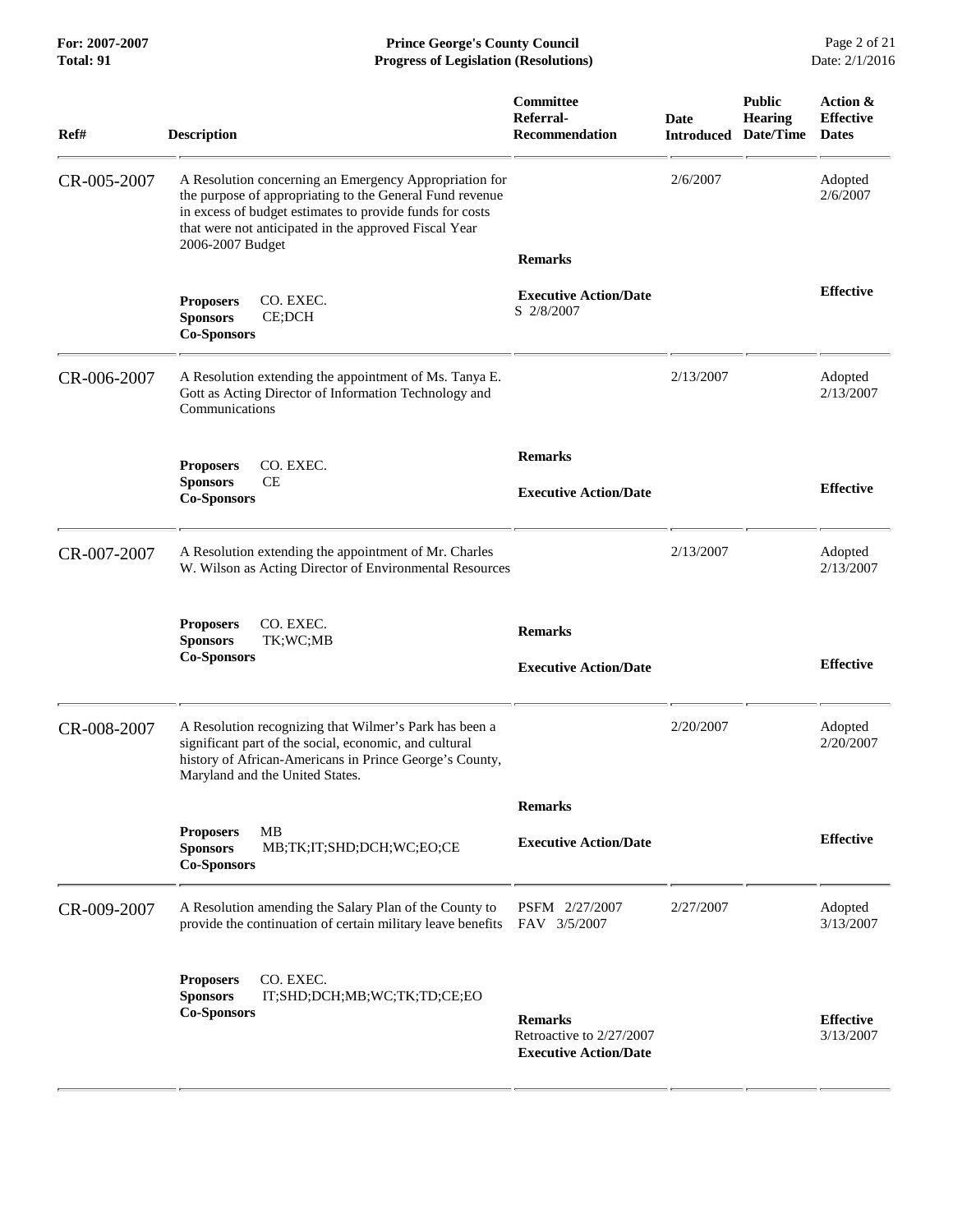**For: 2007-2007 Prince George's County Council** Page 3 of 21<br> **Prince George's County Council** Page 3 of 21<br> **Progress of Legislation (Resolutions)** Date: 2/1/2016 **Total: 91 Progress of Legislation (Resolutions)** 

| Ref#<br>CR-010-2007 | <b>Description</b><br>A Resolution to approve an amendment to the Prince<br>George's County "Annual Action Plan: FY2007" to<br>include the Renaissance Square Artists' Housing Project,<br>to provide an estimate of the cost to complete this project<br>and identify the project financing                                                                                                                                                                                                                                                                                                                                                                                                          | Committee<br>Referral-<br><b>Recommendation</b><br>C.O.W. 2/27/2007<br>FAV 2/27/2007 | Date<br><b>Introduced</b><br>2/27/2007 | <b>Public</b><br><b>Hearing</b><br>Date/Time | Action &<br><b>Effective</b><br><b>Dates</b><br>Adopted<br>2/27/2007 |
|---------------------|-------------------------------------------------------------------------------------------------------------------------------------------------------------------------------------------------------------------------------------------------------------------------------------------------------------------------------------------------------------------------------------------------------------------------------------------------------------------------------------------------------------------------------------------------------------------------------------------------------------------------------------------------------------------------------------------------------|--------------------------------------------------------------------------------------|----------------------------------------|----------------------------------------------|----------------------------------------------------------------------|
|                     | <b>Proposers</b><br>CO. EXEC.<br>WC<br><b>Sponsors</b><br><b>Co-Sponsors</b>                                                                                                                                                                                                                                                                                                                                                                                                                                                                                                                                                                                                                          | <b>Remarks</b><br><b>Executive Action/Date</b><br>S 3/3/2007                         |                                        |                                              | <b>Effective</b>                                                     |
| CR-011-2007         | A Resolution concerning Preparation of a New Sector Plan<br>and Sectional Map Amendment (SMA) and Approval<br>Goals, Concepts, Guidelines, and Public Participation<br>Program for the Branch Avenue Corridor (Planning Area<br>76A) for the purpose of initiating an amendment to the<br>2000 Approved Master Plan and Sectional Map<br>Amendment for the Heights and Vicinity Planning Area<br>76A and approving the Goals, Concepts, Guidelines and a Executive Action/Date<br>Public Participation Program in order to develop a<br>comprehensive approach to implement the<br>recommendations of the 2002 General Plan, to ensure that<br>future development is consistent with County policies. | <b>Remarks</b>                                                                       | 3/6/2007                               |                                              | Adopted<br>3/6/2007<br><b>Effective</b><br>3/6/2007                  |
|                     | <b>Proposers</b><br>M-NCPPC<br><b>Sponsors</b><br>MB;TD;CE;SHD;DCH;TK<br><b>Co-Sponsors</b>                                                                                                                                                                                                                                                                                                                                                                                                                                                                                                                                                                                                           |                                                                                      |                                        |                                              |                                                                      |
| CR-012-2007         | A Resolution extending the appointment of Ms. Stephanie<br>P. Anderson as Acting County Attorney of the Office of<br>Law                                                                                                                                                                                                                                                                                                                                                                                                                                                                                                                                                                              |                                                                                      | 3/6/2007                               |                                              | Adopted<br>3/6/2007                                                  |
|                     | CO. EXEC.<br><b>Proposers</b><br>CЕ<br><b>Sponsors</b><br><b>Co-Sponsors</b>                                                                                                                                                                                                                                                                                                                                                                                                                                                                                                                                                                                                                          | <b>Remarks</b><br><b>Executive Action/Date</b>                                       |                                        |                                              | <b>Effective</b>                                                     |
| CR-013-2007         | A Resolution establishing the Prince George's County<br>Council position and urging the Governor and the General C.O.W. 4/3/2007<br>Assembly to repeal all statutes and provisions of death<br>sentencing in Maryland and replace the death penalty with<br>a sentence of life imprisonment without the possibility of<br>parole as the highest penalty in the State.                                                                                                                                                                                                                                                                                                                                 | PSFM 3/6/2007<br>HELD 4/3/2007                                                       | 3/6/2007                               |                                              | <b>Effective</b>                                                     |
|                     | <b>DCH</b><br><b>Proposers</b><br><b>Sponsors</b><br>DCH;SHD;MB;EO;CE<br><b>Co-Sponsors</b>                                                                                                                                                                                                                                                                                                                                                                                                                                                                                                                                                                                                           | <b>Remarks</b><br><b>Executive Action/Date</b>                                       |                                        |                                              |                                                                      |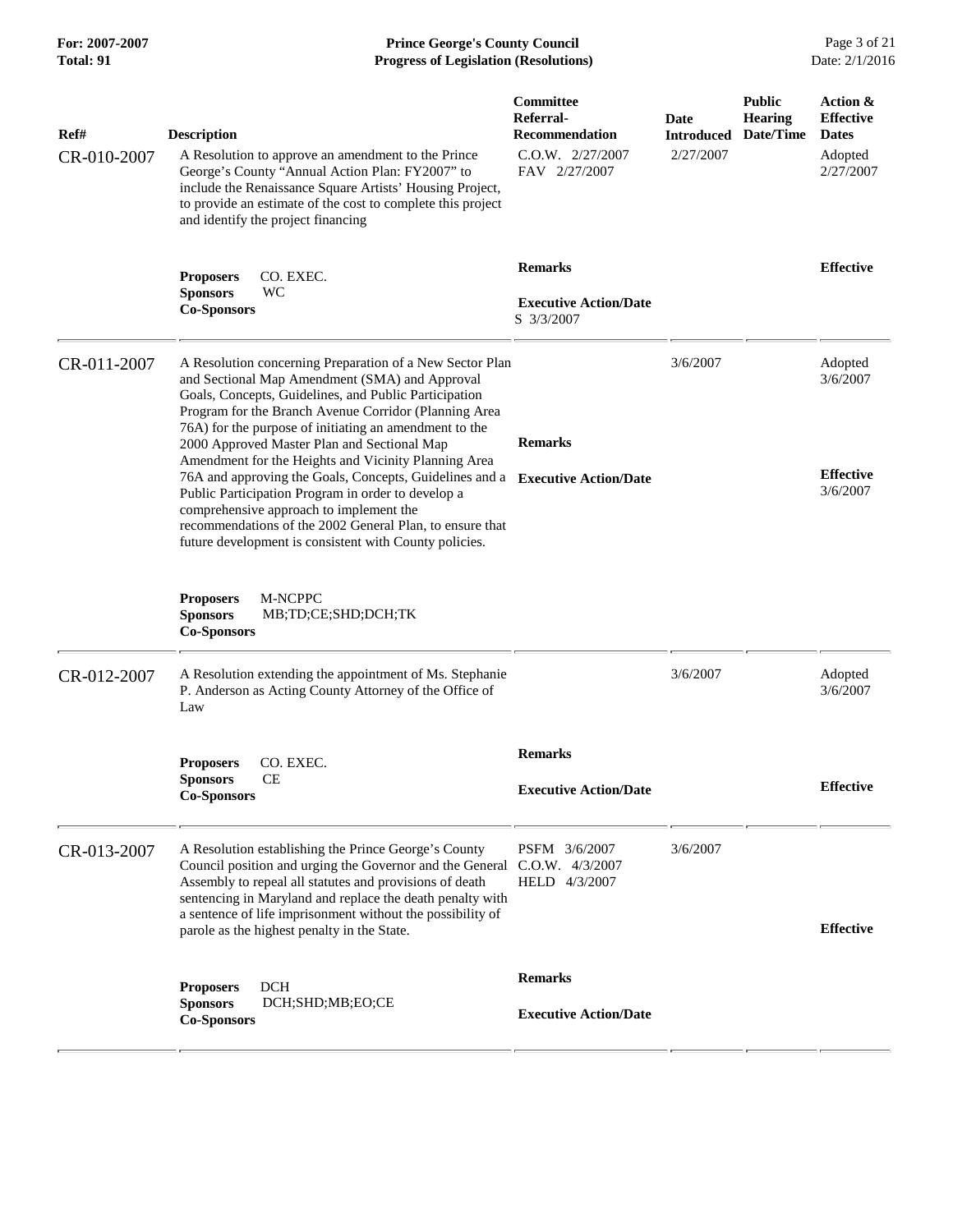| For: 2007-2007<br>Total: 91 | <b>Prince George's County Council</b><br><b>Progress of Legislation (Resolutions)</b>                                                                                                                                                                                                                                                                                                              |                                                                                   |                                        |                                              | Page 4 of 21<br>Date: 2/1/2016                                       |  |
|-----------------------------|----------------------------------------------------------------------------------------------------------------------------------------------------------------------------------------------------------------------------------------------------------------------------------------------------------------------------------------------------------------------------------------------------|-----------------------------------------------------------------------------------|----------------------------------------|----------------------------------------------|----------------------------------------------------------------------|--|
| Ref#<br>CR-014-2007         | <b>Description</b><br>A Resolution approving the proposed financing for the<br>acquisition and development of the Marlton Plaza Senior<br>Housing.                                                                                                                                                                                                                                                 | Committee<br>Referral-<br><b>Recommendation</b><br>THE 3/13/2007<br>FAV 4/12/2007 | Date<br><b>Introduced</b><br>3/13/2007 | <b>Public</b><br><b>Hearing</b><br>Date/Time | Action &<br><b>Effective</b><br><b>Dates</b><br>Adopted<br>4/24/2007 |  |
|                             | CO. EXEC.<br><b>Proposers</b><br><b>Sponsors</b><br>CЕ<br><b>Co-Sponsors</b>                                                                                                                                                                                                                                                                                                                       | <b>Remarks</b><br><b>Executive Action/Date</b><br>S 5/1/2007                      |                                        |                                              | <b>Effective</b>                                                     |  |
| CR-015-2007                 | A Resolution to approve an amendment to the Prince<br>George's County "Annual Action Plan: FY 2007" to<br>include the Newton Green Apartment Project, to provide<br>an estimate of the cost to complete this project and identify<br>the project financing.                                                                                                                                        | THE 3/13/2007<br><b>FAV</b><br>4/12/2007                                          | 3/13/2007                              |                                              | Adopted<br>4/24/2007                                                 |  |
|                             | CO. EXEC.<br><b>Proposers</b><br><b>Sponsors</b><br>DCH;WC<br><b>Co-Sponsors</b>                                                                                                                                                                                                                                                                                                                   | <b>Remarks</b><br><b>Executive Action/Date</b><br>S 5/1/2007                      |                                        |                                              | <b>Effective</b>                                                     |  |
| CR-016-2007                 | A Resolution concerning the 2001 Water and Sewer Plan<br>(December 2006 Amendment Cycle) to change the water<br>and sewer category designations within the 2001 Water<br>and Sewer Plan.                                                                                                                                                                                                           | THE 3/13/2007<br>FAV(A) 4/26/2007                                                 | 3/13/2007                              | 4/17/2007<br>10:00 AM                        | Adopted<br>5/8/2007                                                  |  |
|                             | CO. EXEC.<br><b>Proposers</b><br><b>Sponsors</b><br>CЕ<br><b>Co-Sponsors</b>                                                                                                                                                                                                                                                                                                                       | <b>Remarks</b><br><b>Executive Action/Date</b>                                    |                                        |                                              | <b>Effective</b><br>5/18/2007                                        |  |
| CR-017-2007                 | A Resolution concerning the formation of an Agricultural<br>District pursuant to the Maryland Agricultural Land<br>Preservation Foundation program for the purpose of<br>recommending that the Maryland Agricultural Land<br>Preservation Foundation approve the petition of John and<br>Carmen Buchheister to establish an agricultural district,<br>reference map(148)and Parcel reference (48). | THE 3/13/2007<br>FAV(A)<br>3/22/2007<br><b>Remarks</b>                            | 3/13/2007                              | 4/3/2007<br>$10:00$ AM                       | Adopted<br>4/3/2007<br><b>Effective</b>                              |  |
|                             | M-NCPPC<br><b>Proposers</b><br><b>Sponsors</b><br>CE;TD<br><b>Co-Sponsors</b>                                                                                                                                                                                                                                                                                                                      | <b>Executive Action/Date</b><br>S 4/16/2007                                       |                                        |                                              |                                                                      |  |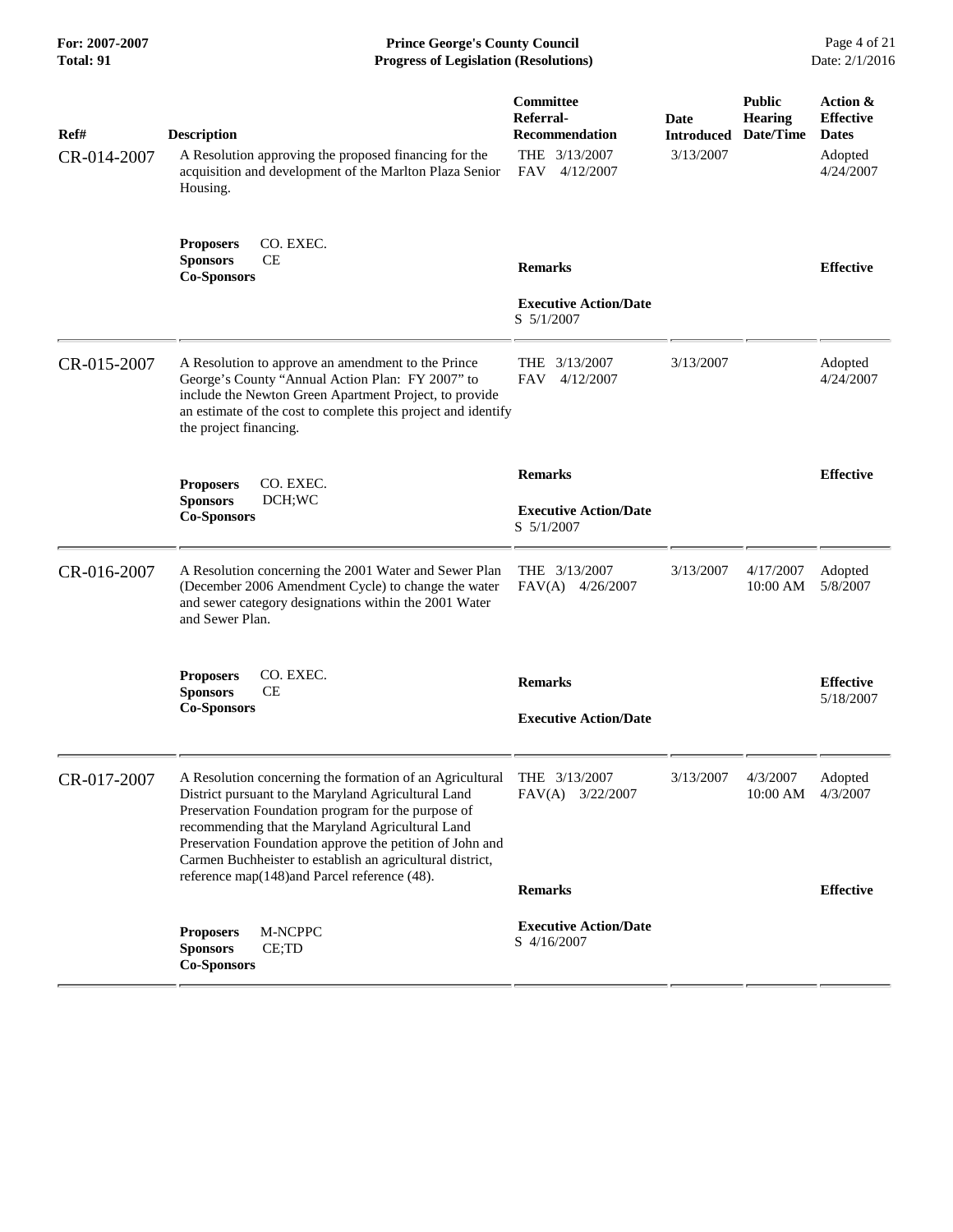## **For: 2007-2007 Prince George's County Council** Page 5 of 21<br> **Prince George's County Council** Page 5 of 21<br> **Progress of Legislation (Resolutions)** Date: 2/1/2016 **Total: 91 Progress of Legislation (Resolutions)**

| Ref#<br>CR-018-2007 | <b>Description</b><br>A Resolution concerning the formation of an Agricultural<br>District pursuant to the Maryland Agricultural Land<br>Preservation Foundation program for the purpose of<br>recommending that the Maryland Agricultural Land                                                                                                                                                                                                               | Committee<br><b>Referral-</b><br><b>Recommendation</b><br>THE 3/13/2007<br>FAV(A) 3/22/2007 | Date<br><b>Introduced</b><br>3/13/2007 | <b>Public</b><br><b>Hearing</b><br>Date/Time<br>4/3/2007<br>10:00 AM | Action &<br><b>Effective</b><br><b>Dates</b><br>Adopted<br>4/3/2007 |
|---------------------|---------------------------------------------------------------------------------------------------------------------------------------------------------------------------------------------------------------------------------------------------------------------------------------------------------------------------------------------------------------------------------------------------------------------------------------------------------------|---------------------------------------------------------------------------------------------|----------------------------------------|----------------------------------------------------------------------|---------------------------------------------------------------------|
|                     | Preservation Foundation approve the petition of Peter<br>Buchheister to establish an agricultural district, reference<br>map (148)and Parcel reference (65).                                                                                                                                                                                                                                                                                                  | <b>Remarks</b>                                                                              |                                        |                                                                      | <b>Effective</b>                                                    |
|                     | <b>Proposers</b><br>M-NCPPC<br><b>Sponsors</b><br>CE;TD<br><b>Co-Sponsors</b>                                                                                                                                                                                                                                                                                                                                                                                 | <b>Executive Action/Date</b><br>S 4/16/2007                                                 |                                        |                                                                      |                                                                     |
| CR-019-2007         | A Resolution concerning the formation of an Agricultural<br>District pursuant to the Maryland Agricultural Land<br>Preservation Foundation program for the purpose of<br>recommending that the Maryland Agricultural Land<br>Preservation Foundation approve the petition of Thomas<br>Maslin and Cheryl Swing to establish an agricultural<br>district, reference map (148) and Parcel reference (22).                                                       | THE $3/13/2007$<br>FAV(A)<br>3/22/2007                                                      | 3/13/2007                              | 4/3/2007<br>10:00 AM                                                 | Adopted<br>4/3/2007                                                 |
|                     |                                                                                                                                                                                                                                                                                                                                                                                                                                                               | <b>Remarks</b>                                                                              |                                        |                                                                      | <b>Effective</b>                                                    |
|                     | <b>Proposers</b><br>M-NCPPC<br><b>Sponsors</b><br>TD;CE<br><b>Co-Sponsors</b>                                                                                                                                                                                                                                                                                                                                                                                 | <b>Executive Action/Date</b><br>S 4/16/2007                                                 |                                        |                                                                      |                                                                     |
| CR-020-2007         | A Resolution initiating an amendment to the 1993<br>Approved Landover and Vicinity Master Plan (Planning<br>Area 72), the 1990 Approved Largo-Lottsford and Vicinity<br>Master Plan and Sectional Map Amendment (Planning<br>Area 73), and the 2002 Prince George's County Approved<br>General Plan, and approving the Goals, Concepts,<br>Guidelines, and Public Participation Program in order to<br>develop a comprehensive approach to ensure that future | <b>Remarks</b><br><b>Executive Action/Date</b>                                              | 3/20/2007                              |                                                                      | Adopted<br>3/20/2007<br><b>Effective</b>                            |
|                     | development is consistent with County policies.                                                                                                                                                                                                                                                                                                                                                                                                               |                                                                                             |                                        |                                                                      | 3/20/2007                                                           |
|                     | M-NCPPC<br><b>Proposers</b><br><b>Sponsors</b><br>CE;SHD;DCH;TK<br><b>Co-Sponsors</b>                                                                                                                                                                                                                                                                                                                                                                         |                                                                                             |                                        |                                                                      |                                                                     |
| CR-021-2007         | A Resolution extending the appointment of Mr. Alfred J.<br>McMurray as Acting Director of Corrections                                                                                                                                                                                                                                                                                                                                                         |                                                                                             | 3/27/2007                              |                                                                      | Adopted<br>3/27/2007                                                |
|                     | <b>Proposers</b><br>CO. EXEC.<br>CE<br><b>Sponsors</b>                                                                                                                                                                                                                                                                                                                                                                                                        | <b>Remarks</b>                                                                              |                                        |                                                                      |                                                                     |
|                     | <b>Co-Sponsors</b>                                                                                                                                                                                                                                                                                                                                                                                                                                            | <b>Executive Action/Date</b>                                                                |                                        |                                                                      | <b>Effective</b>                                                    |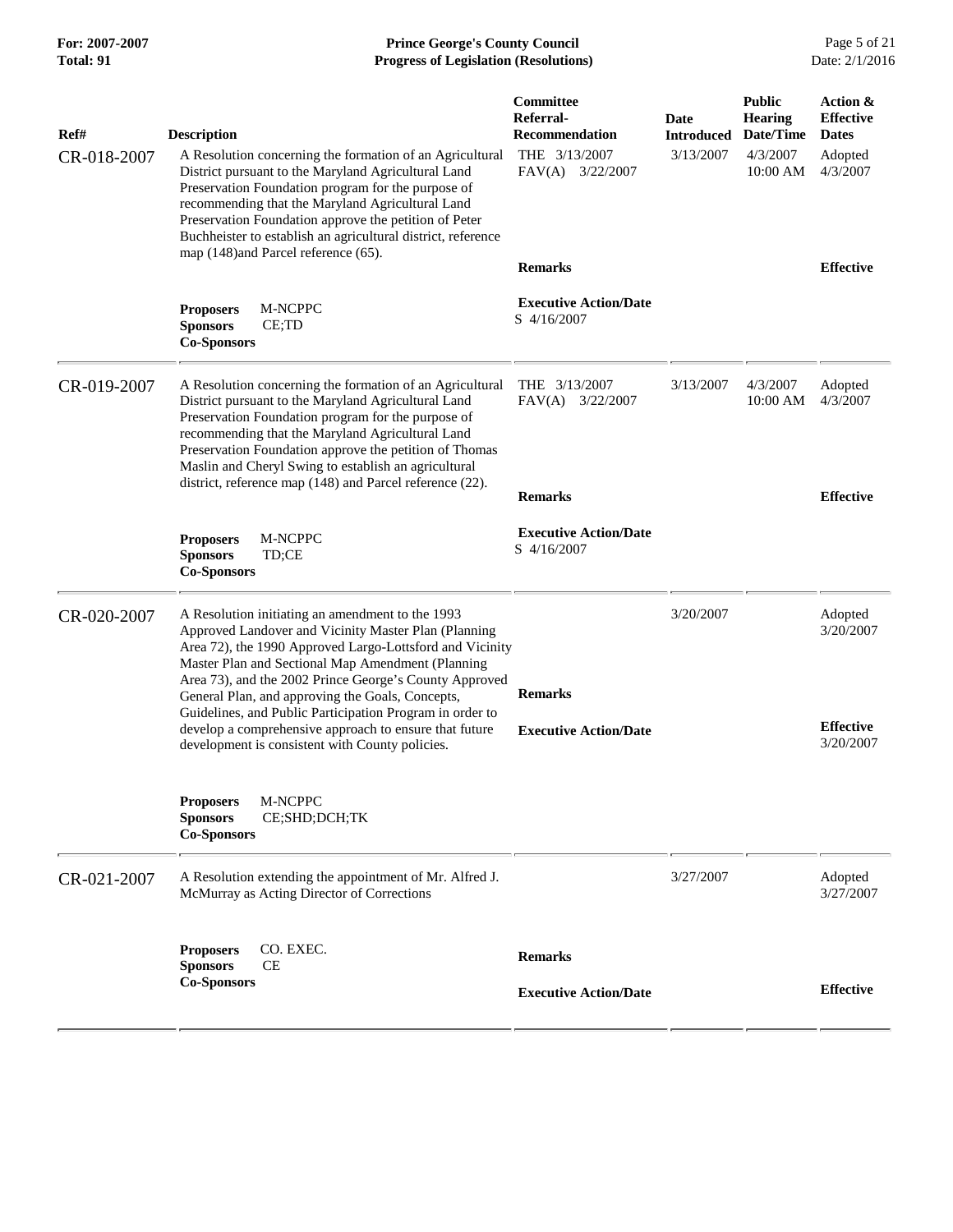| For: 2007-2007<br>Total: 91 | <b>Prince George's County Council</b><br><b>Progress of Legislation (Resolutions)</b>                                                                                                                                                                                                                             |                                                                                        | Page 6 of 21<br>Date: 2/1/2016        |                                              |                                                                     |
|-----------------------------|-------------------------------------------------------------------------------------------------------------------------------------------------------------------------------------------------------------------------------------------------------------------------------------------------------------------|----------------------------------------------------------------------------------------|---------------------------------------|----------------------------------------------|---------------------------------------------------------------------|
| Ref#<br>CR-022-2007         | <b>Description</b><br>A Resolution approving a waiver of the adequate public<br>safety facilities surcharge for the Newton Green Senior<br>Housing Project in Bladensburg                                                                                                                                         | Committee<br>Referral-<br><b>Recommendation</b><br>PZED 4/3/2007<br>FAV 4/18/2007      | Date<br><b>Introduced</b><br>4/3/2007 | <b>Public</b><br><b>Hearing</b><br>Date/Time | Action &<br><b>Effective</b><br><b>Dates</b><br>Adopted<br>5/1/2007 |
|                             | <b>DCH</b><br><b>Proposers</b><br>DCH;SHD;TK;WC<br><b>Sponsors</b><br><b>Co-Sponsors</b>                                                                                                                                                                                                                          | <b>Remarks</b>                                                                         |                                       |                                              | <b>Effective</b>                                                    |
|                             |                                                                                                                                                                                                                                                                                                                   | <b>Executive Action/Date</b><br>S 5/14/2007                                            |                                       |                                              |                                                                     |
| CR-023-2007                 | A Resolution approving the enactment of Ordinance<br>O-07-01 amending Chapter 90, and Ordinance O-07-02,<br>amending Chapter 74, of the Town of Landover Hills<br>Code, concerning residential parking and residential<br>storage.                                                                                | PZED 4/17/2007<br>FAV 5/2/2007                                                         | 4/17/2007                             |                                              | Adopted<br>5/8/2007                                                 |
|                             | EO<br><b>Proposers</b>                                                                                                                                                                                                                                                                                            | <b>Remarks</b>                                                                         |                                       |                                              | <b>Effective</b>                                                    |
|                             | <b>Sponsors</b><br>EO<br><b>Co-Sponsors</b>                                                                                                                                                                                                                                                                       | <b>Executive Action/Date</b>                                                           |                                       |                                              |                                                                     |
| CR-024-2007                 | A Resolution concerning Malaria Awareness Day for the<br>purpose of observing Malaria Awareness Day in<br>conjunction with Africa Malaria Day to raise global<br>awareness of malaria, malaria prevention, and to<br>encourage the citizens of Prince George's County to<br>support the Nothing But Nets program. | <b>Remarks</b>                                                                         | 4/24/2007                             |                                              | Adopted<br>4/24/2007                                                |
|                             |                                                                                                                                                                                                                                                                                                                   | <b>Executive Action/Date</b>                                                           |                                       |                                              | <b>Effective</b>                                                    |
|                             | DCH<br><b>Proposers</b><br>DCH;IT;SHD;TD;MB;EO;CE<br><b>Sponsors</b><br><b>Co-Sponsors</b>                                                                                                                                                                                                                        |                                                                                        |                                       |                                              |                                                                     |
| CR-025-2007                 | A Resolution approving and adopting the Prince George's<br>County Fiscal Year 2008 Housing and Community<br>Development Annual Action Plan                                                                                                                                                                        | THE 5/1/2007<br>HELD 6/14/2007<br>HELD 6/19/2007<br>HELD 7/12/2007<br>FAV(A) 7/19/2007 | 5/1/2007                              | 6/5/2007<br>7:00 PM                          | Adopted<br>7/24/2007                                                |
|                             | CO. EXEC.<br><b>Proposers</b><br><b>Sponsors</b><br><b>CE</b><br><b>Co-Sponsors</b>                                                                                                                                                                                                                               |                                                                                        |                                       |                                              | <b>Effective</b>                                                    |
|                             |                                                                                                                                                                                                                                                                                                                   | <b>Remarks</b>                                                                         |                                       |                                              |                                                                     |
|                             |                                                                                                                                                                                                                                                                                                                   | <b>Executive Action/Date</b><br>S 7/31/2007                                            |                                       |                                              |                                                                     |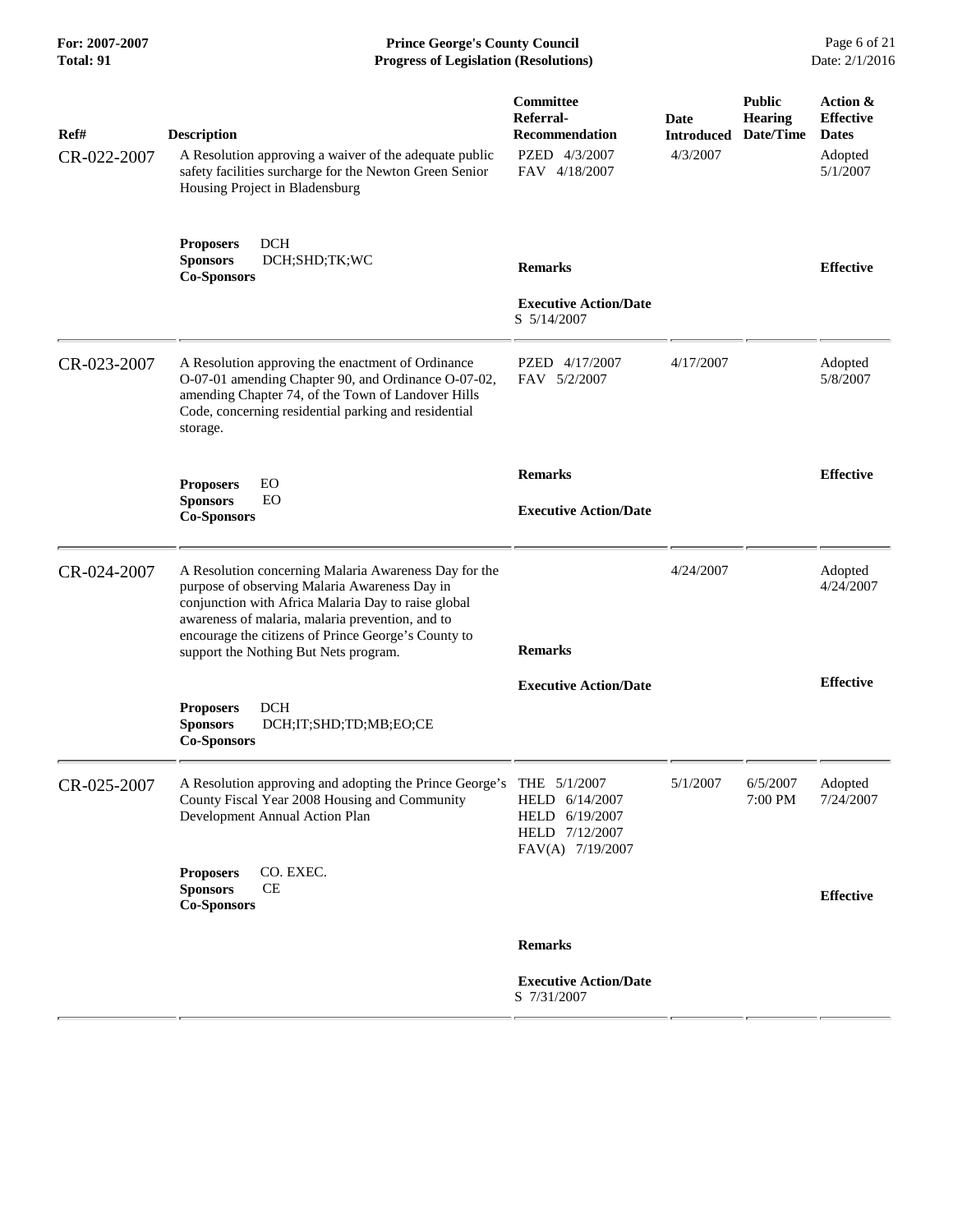| For: 2007-2007<br>Total: 91 | <b>Prince George's County Council</b><br>Date: 2/1/2016<br><b>Progress of Legislation (Resolutions)</b>                                                                                                                                                                             |                                                                                               |                                       |                                                                       |                                                                      |
|-----------------------------|-------------------------------------------------------------------------------------------------------------------------------------------------------------------------------------------------------------------------------------------------------------------------------------|-----------------------------------------------------------------------------------------------|---------------------------------------|-----------------------------------------------------------------------|----------------------------------------------------------------------|
| Ref#<br>CR-026-2007         | <b>Description</b><br>A Resolution concerning Maryland-National Capital Park<br>and Planning Commission for the purpose of transferring<br>certain appropriations and expenditures between certain<br>programs in the FY 2006-07 Operating Budget for the<br><b>Recreation Fund</b> | <b>Committee</b><br>Referral-<br><b>Recommendation</b><br>C.O.W. 5/8/2007<br>FAV(A) 5/22/2007 | Date<br><b>Introduced</b><br>5/8/2007 | <b>Public</b><br><b>Hearing</b><br>Date/Time<br>5/22/2007<br>10:00 AM | Action &<br><b>Effective</b><br><b>Dates</b><br>Adopted<br>5/22/2007 |
|                             | <b>Proposers</b><br>TD<br><b>Sponsors</b><br>TD;SHD;EO;IT;TK;MB;DCH<br><b>Co-Sponsors</b>                                                                                                                                                                                           | <b>Remarks</b><br><b>Executive Action/Date</b>                                                |                                       |                                                                       | <b>Effective</b>                                                     |
| CR-027-2007                 | A Resolution approving the application by the Central<br>Gateway Community Development Corporation for<br>funding through the Maryland Department of Housing and<br>Community Development Community Legacy Financial<br><b>Assistance Fund</b>                                      | THE 5/8/2007                                                                                  | 5/8/2007                              |                                                                       | Adopted<br>5/22/2007                                                 |
|                             | CO. EXEC.<br><b>Proposers</b><br><b>Sponsors</b><br>DCH;SHD<br><b>Co-Sponsors</b>                                                                                                                                                                                                   | <b>Remarks</b><br><b>Executive Action/Date</b><br>S 5/31/2007                                 |                                       |                                                                       | <b>Effective</b>                                                     |
| CR-028-2007                 | A Resolution concerning an Emergency Appropriation for<br>the purpose of appropriating to the General Fund revenue<br>in excess of budget estimates to provide funds for costs<br>that were not anticipated in the approved Fiscal Year<br>2006-2007 Budget                         | <b>Remarks</b>                                                                                | 5/8/2007                              |                                                                       | Adopted<br>5/8/2007                                                  |
|                             | CO. EXEC.<br><b>Proposers</b><br><b>Sponsors</b><br>DCH;WC;EO<br><b>Co-Sponsors</b>                                                                                                                                                                                                 | <b>Executive Action/Date</b><br>S 5/8/2007                                                    |                                       |                                                                       | <b>Effective</b>                                                     |
| CR-029-2007                 | A Resolution recognizing the Metropolitan Washington<br>Council of Governments on its 50th Anniversary and<br>legacy of working to improve the quality of life of all<br>citizens of the National Capital Region.                                                                   |                                                                                               | 5/15/2007                             |                                                                       | Adopted<br>5/15/2007                                                 |
|                             | CE<br><b>Proposers</b><br><b>Sponsors</b><br>CE;TK;IT;TD;DCH;WC;EO;MB;SHD<br><b>Co-Sponsors</b>                                                                                                                                                                                     | <b>Remarks</b><br><b>Executive Action/Date</b>                                                |                                       |                                                                       | <b>Effective</b>                                                     |
| CR-030-2007                 | A Resolution approving Fiscal Year 2007-2008 Operating<br>and Capital Budgets of the Washington Suburban Sanitary<br>Commission and recommendation of Water and Sewer<br>rates and Ad Valorem Tax Levies for Fiscal Year<br>2007-2008.                                              | <b>Remarks</b>                                                                                | 5/23/2007                             |                                                                       | Adopted<br>5/23/2007                                                 |
|                             | CE<br><b>Proposers</b><br><b>Sponsors</b><br>MB;WC;SHD;TD;CE;DCH;EO;IT<br><b>Co-Sponsors</b>                                                                                                                                                                                        | <b>Executive Action/Date</b>                                                                  |                                       |                                                                       | <b>Effective</b><br>7/1/2007                                         |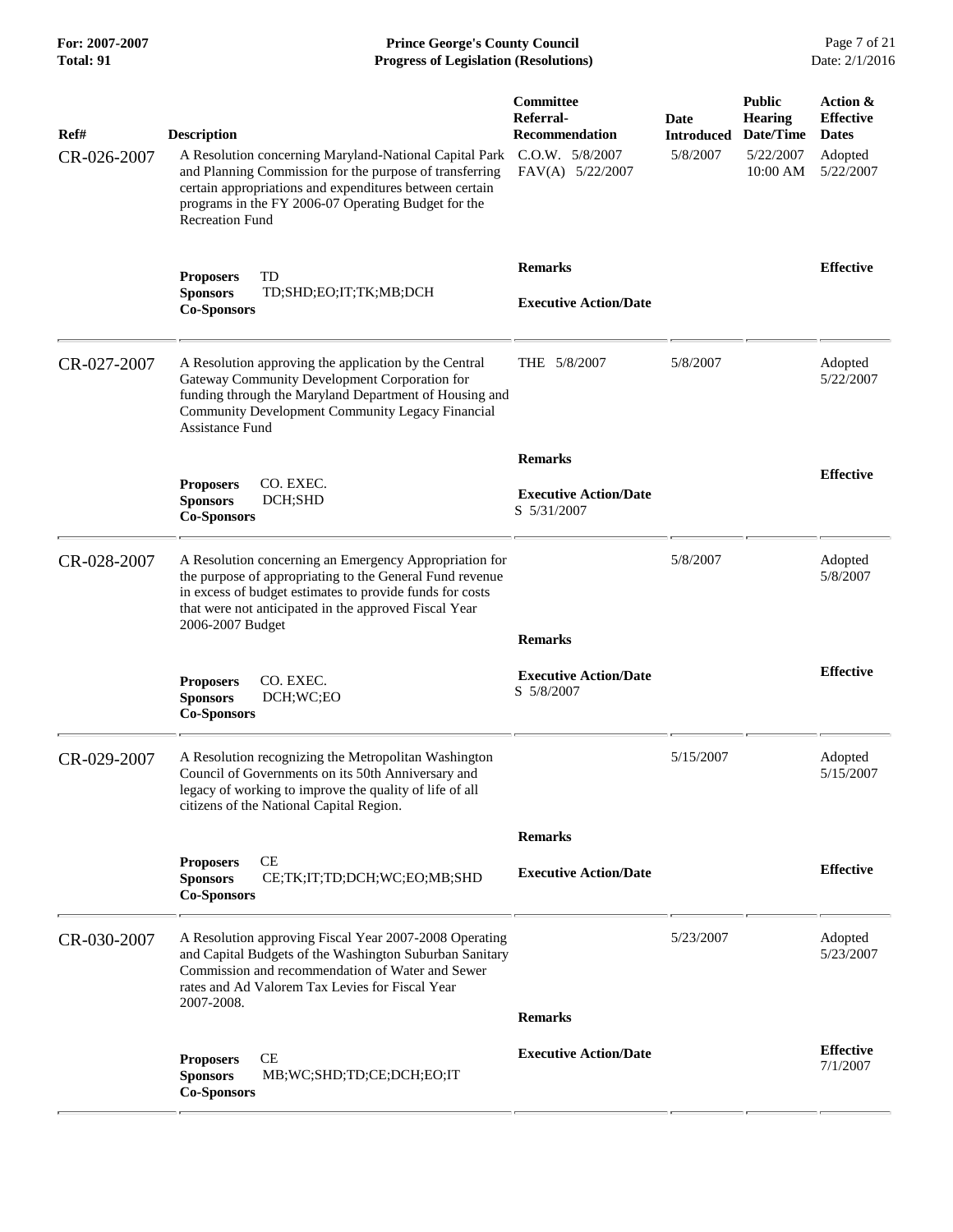**For: 2007-2007 Prince George's County Council** Page 8 of 21<br> **Prince George's County Council** Page 8 of 21<br> **Progress of Legislation (Resolutions)** Date: 2/1/2016 **Total: 91 Progress of Legislation (Resolutions)** 

| Ref#        | <b>Description</b>                                                                                                                                                                                                                         | Committee<br>Referral-<br><b>Recommendation</b> | Date<br><b>Introduced</b> | <b>Public</b><br><b>Hearing</b><br>Date/Time | Action &<br><b>Effective</b><br><b>Dates</b> |
|-------------|--------------------------------------------------------------------------------------------------------------------------------------------------------------------------------------------------------------------------------------------|-------------------------------------------------|---------------------------|----------------------------------------------|----------------------------------------------|
| CR-031-2007 | A Resolution approving the Washington Suburban<br>Sanitary Commission Fiscal Years 2008-2013 Capital<br>Improvement Program and FY 2008 Capital Budget for<br>Prince George's County for Water and Sewer.                                  |                                                 | 5/23/2007                 |                                              | Adopted<br>5/23/2007                         |
|             |                                                                                                                                                                                                                                            | <b>Remarks</b>                                  |                           |                                              |                                              |
|             | CE<br><b>Proposers</b><br><b>Sponsors</b><br>CE;SHD;DCH;WC;EO;IT;MB<br><b>Co-Sponsors</b>                                                                                                                                                  | <b>Executive Action/Date</b>                    |                           |                                              | <b>Effective</b><br>7/1/2007                 |
| CR-032-2007 | A Resolution approving the Fiscal Year 2008 Washington<br>Suburban Transit Commission's Administrative Budget.                                                                                                                             |                                                 | 5/23/2007                 |                                              | Adopted<br>5/23/2007                         |
|             | <b>Proposers</b><br>CЕ<br>MB;WC;SHD;TD;CE;DCH;TK;EO;IT<br><b>Sponsors</b>                                                                                                                                                                  | <b>Remarks</b>                                  |                           |                                              |                                              |
|             | <b>Co-Sponsors</b>                                                                                                                                                                                                                         | <b>Executive Action/Date</b>                    |                           |                                              | <b>Effective</b><br>7/1/2007                 |
| CR-033-2007 | A Resolution concerning the Fiscal Year 2008 Operating<br>Budget and Capital Improvement Program of the Revenue<br>Authority of Prince George's County.                                                                                    |                                                 | 5/23/2007                 |                                              | Adopted<br>5/23/2007                         |
|             | CE                                                                                                                                                                                                                                         | <b>Remarks</b>                                  |                           |                                              |                                              |
|             | <b>Proposers</b><br><b>Sponsors</b><br>CE;SHD;DCH;WC;MB;EO<br><b>Co-Sponsors</b>                                                                                                                                                           | <b>Executive Action/Date</b>                    |                           |                                              | <b>Effective</b>                             |
| CR-034-2007 | A Resolution concerning the Fiscal Year 2008 Operating<br>Budget and Capital Improvement Program of the<br>Redevelopment Authority of Prince George's County.                                                                              |                                                 | 5/23/2007                 |                                              | Adopted<br>5/23/2007                         |
|             | CE<br><b>Proposers</b>                                                                                                                                                                                                                     | <b>Remarks</b>                                  |                           |                                              |                                              |
|             | <b>Sponsors</b><br>CE;SHD;DCH;WC;EO;MB<br><b>Co-Sponsors</b>                                                                                                                                                                               | <b>Executive Action/Date</b>                    |                           |                                              | <b>Effective</b><br>5/23/2007                |
| CR-035-2007 | A Resolution modifying the WSSC System Development<br>Charge (SDC) to help finance capital costs and to provide<br>for full and/or partial waivers of the charge for certain<br>revitalization, biotechnology and elderly housing projects |                                                 | 5/23/2007                 |                                              | Adopted<br>5/23/2007                         |
|             |                                                                                                                                                                                                                                            | <b>Remarks</b>                                  |                           |                                              |                                              |
|             | $\!$ $\!$<br><b>Proposers</b><br><b>Sponsors</b><br>MB;WC;SHD;TD;CE;DCH;EO;IT<br><b>Co-Sponsors</b>                                                                                                                                        | <b>Executive Action/Date</b>                    |                           |                                              | <b>Effective</b><br>7/1/2007                 |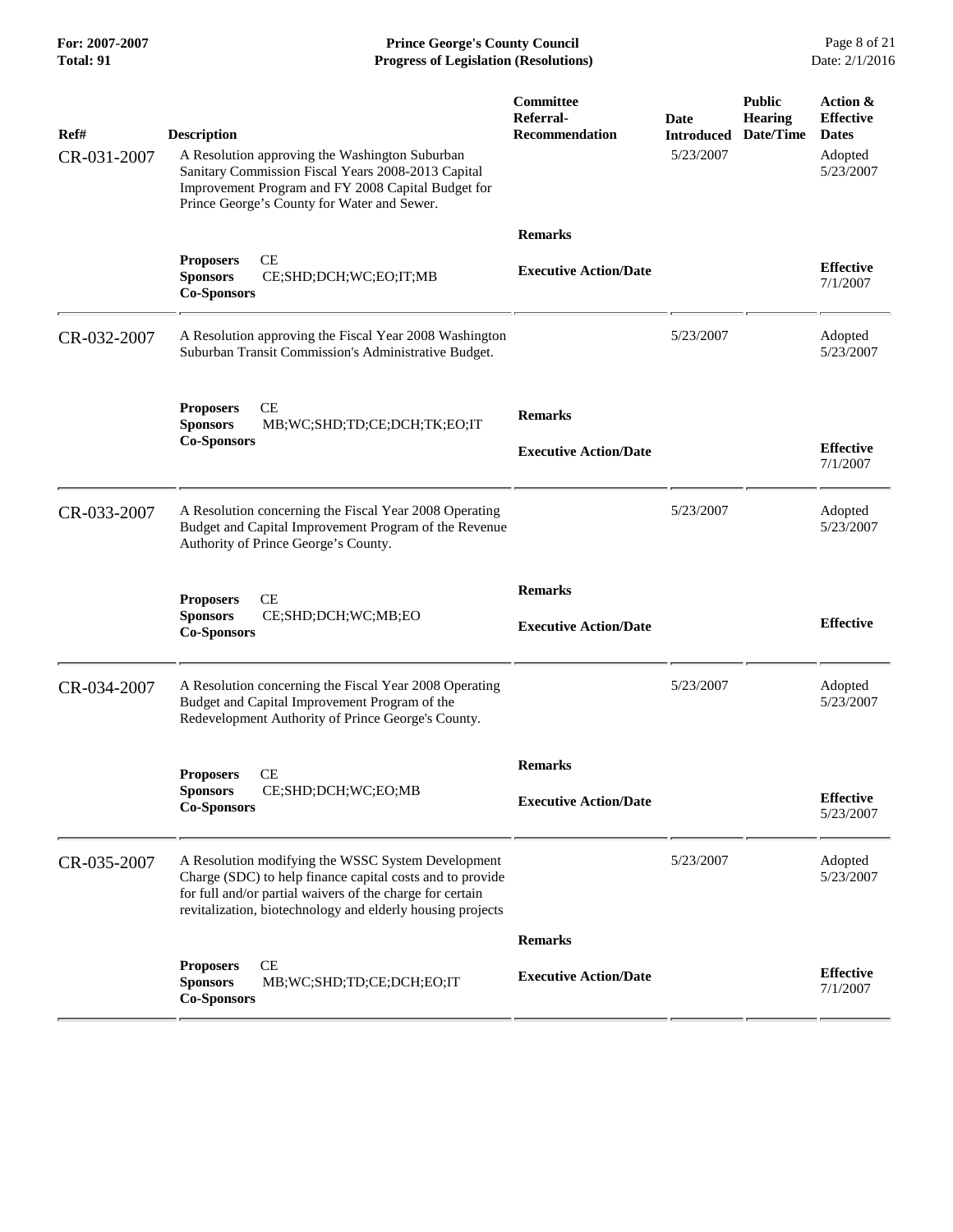| For: 2007-2007<br>Total: 91 | <b>Prince George's County Council</b><br><b>Progress of Legislation (Resolutions)</b>                                                                                                                                                                                                                       |                                                                                              |                                       |                                              | Page 9 of 21<br>Date: 2/1/2016                                       |
|-----------------------------|-------------------------------------------------------------------------------------------------------------------------------------------------------------------------------------------------------------------------------------------------------------------------------------------------------------|----------------------------------------------------------------------------------------------|---------------------------------------|----------------------------------------------|----------------------------------------------------------------------|
| Ref#<br>CR-036-2007         | <b>Description</b><br>A Resolution to approve the issuance and sale of revenue<br>bonds by the Housing Authority of Prince George's<br>County, the awarding of Low Income Housing Tax Credits<br>by the State of Maryland Community Development<br>Administration for the acquisition and rehabilitation of | <b>Committee</b><br>Referral-<br><b>Recommendation</b><br>THE 6/5/2007<br>$FAV(A)$ 6/14/2007 | Date<br><b>Introduced</b><br>6/5/2007 | <b>Public</b><br><b>Hearing</b><br>Date/Time | Action &<br><b>Effective</b><br><b>Dates</b><br>Adopted<br>6/19/2007 |
|                             | Allentowne Apartments (the "Project") and to amend the<br>Prince George's County Annual Action Plan: FY2007 to<br>include the Project                                                                                                                                                                       | <b>Remarks</b>                                                                               |                                       |                                              | <b>Effective</b>                                                     |
|                             | CO. EXEC.<br><b>Proposers</b><br><b>Sponsors</b><br><b>MB</b><br><b>Co-Sponsors</b>                                                                                                                                                                                                                         | <b>Executive Action/Date</b><br>S 7/2/2007                                                   |                                       |                                              |                                                                      |
| CR-037-2007                 | A Resolution concerning Professional Football Stadium<br>Impact Funding for the purpose of providing grants to one FAV(A) 6/12/2007<br>or more community-based organizations located in and<br>providing services within the Impact Area as defined by<br>CR-73-2005                                        | C.O.W. 6/5/2007                                                                              | 6/5/2007                              |                                              | Adopted<br>6/19/2007                                                 |
|                             | SHD;DCH<br><b>Proposers</b><br><b>Sponsors</b><br>SHD;DCH;CE;MB<br><b>Co-Sponsors</b>                                                                                                                                                                                                                       | <b>Remarks</b><br><b>Executive Action/Date</b>                                               |                                       |                                              | <b>Effective</b>                                                     |
| CR-038-2007                 | A Resolution endorsing a loan not to exceed \$200,000 to<br>Capital Lighting from MEDAF and authorizing a loan by<br>the County to Capital Lighting not to exceed \$20,000 for<br>eligible Project costs associated with leasing or purchasing<br>a facility in the County and capital expenditures.        | PSFM 6/5/2007<br>FAV 6/18/2007                                                               | 6/5/2007                              |                                              | Adopted<br>7/2/2007                                                  |
|                             | CO. EXEC.<br><b>Proposers</b><br>IT;SHD<br><b>Sponsors</b><br><b>Co-Sponsors</b>                                                                                                                                                                                                                            | <b>Remarks</b><br><b>Executive Action/Date</b><br>S 7/6/2007                                 |                                       |                                              | <b>Effective</b><br>7/2/2007                                         |
| CR-039-2007                 | A Resolution approving the Sector Plan and Sectional<br>Map Amendment for the Bladensburg Town Center Sector<br>Plan and Sectional Map Amendment                                                                                                                                                            |                                                                                              | 6/12/2007                             |                                              | Adopted<br>6/12/2007                                                 |
|                             | M-NCPPC<br><b>Proposers</b><br><b>Sponsors</b><br>DCH;TK;SHD<br><b>Co-Sponsors</b>                                                                                                                                                                                                                          | <b>Remarks</b><br><b>Executive Action/Date</b>                                               |                                       |                                              | <b>Effective</b><br>6/12/2007                                        |
| CR-040-2007                 | A Resolution expressing the County Council's support of<br>proposed legislation to allow voting representation in the<br>United States House of Representatives for the District of<br>Columbia.                                                                                                            |                                                                                              | 6/12/2007                             |                                              | Adopted<br>6/12/2007                                                 |
|                             |                                                                                                                                                                                                                                                                                                             | <b>Remarks</b>                                                                               |                                       |                                              |                                                                      |
|                             | <b>DCH</b><br><b>Proposers</b><br><b>Sponsors</b><br>DCH;IT;SHD;EO;MB;TK;WC;CE<br><b>Co-Sponsors</b>                                                                                                                                                                                                        | <b>Executive Action/Date</b>                                                                 |                                       |                                              | <b>Effective</b>                                                     |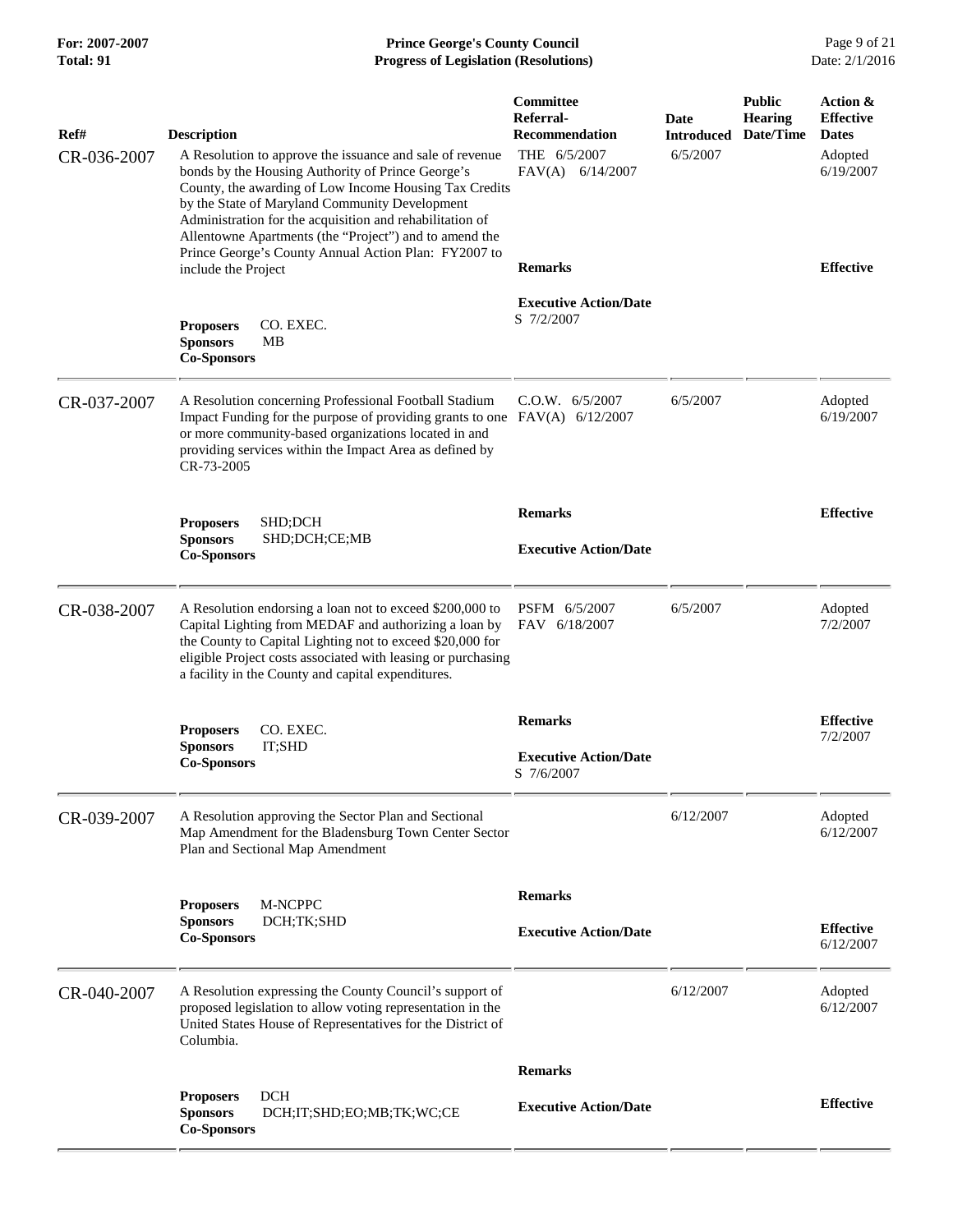| For: 2007-2007<br>Total: 91 | <b>Prince George's County Council</b><br>Date: 2/1/2016<br><b>Progress of Legislation (Resolutions)</b>                                                                                                                                                                                                                                                                |                                                                                           |                                        |                                              |                                                                      |
|-----------------------------|------------------------------------------------------------------------------------------------------------------------------------------------------------------------------------------------------------------------------------------------------------------------------------------------------------------------------------------------------------------------|-------------------------------------------------------------------------------------------|----------------------------------------|----------------------------------------------|----------------------------------------------------------------------|
| Ref#<br>CR-041-2007         | <b>Description</b><br>A Resolution imposing and levying the tax rates and<br>causing to be raised the amount of taxes required by the<br>adopted budget so as to balance the budget as to proposed<br>income and expenditures for the fiscal year beginning July<br>1, 2007; and to set forth the State tax levy and the<br>Stormwater Management District tax levy.   | <b>Committee</b><br>Referral-<br><b>Recommendation</b><br><b>Remarks</b>                  | Date<br><b>Introduced</b><br>6/19/2007 | <b>Public</b><br><b>Hearing</b><br>Date/Time | Action &<br><b>Effective</b><br><b>Dates</b><br>Adopted<br>6/19/2007 |
|                             | <b>CE</b><br><b>Proposers</b><br>CE<br><b>Sponsors</b><br><b>Co-Sponsors</b>                                                                                                                                                                                                                                                                                           | <b>Executive Action/Date</b>                                                              |                                        |                                              | <b>Effective</b><br>7/1/2007                                         |
| CR-042-2007                 | A Resolution addressing the geographic distribution and<br>balance of the membership of the Maryland-National<br>Capital Park and Planning Commission and confirming<br>Sarah Ann Cavitt as a member                                                                                                                                                                   |                                                                                           | 6/19/2007                              |                                              | Adopted<br>6/19/2007                                                 |
|                             |                                                                                                                                                                                                                                                                                                                                                                        | <b>Remarks</b>                                                                            |                                        |                                              |                                                                      |
|                             | CO. EXEC.<br><b>Proposers</b><br><b>Sponsors</b><br>TK;CE<br><b>Co-Sponsors</b>                                                                                                                                                                                                                                                                                        | <b>Executive Action/Date</b>                                                              |                                        |                                              | <b>Effective</b>                                                     |
| CR-043-2007                 | A Resolution expressing support for the Juneteenth<br>National Holiday Campaign and Observance                                                                                                                                                                                                                                                                         |                                                                                           | 6/19/2007                              |                                              | Adopted<br>6/19/2007                                                 |
|                             | <b>SHD</b><br><b>Proposers</b><br>SHD;TK;IT;TD;CE;MB;DCH;EO;WC<br><b>Sponsors</b><br><b>Co-Sponsors</b>                                                                                                                                                                                                                                                                | <b>Remarks</b><br><b>Executive Action/Date</b>                                            |                                        |                                              | <b>Effective</b>                                                     |
| CR-044-2007                 | A Resolution supporting the financing of the Suitland<br>Technology Center under the Neighborhood Business<br>Development Program of the Maryland Department of<br>Housing and Community Development                                                                                                                                                                   |                                                                                           | 6/19/2007                              |                                              | Adopted<br>6/19/2007                                                 |
|                             |                                                                                                                                                                                                                                                                                                                                                                        | <b>Remarks</b>                                                                            |                                        |                                              |                                                                      |
|                             | CO. EXEC.<br><b>Proposers</b><br><b>Sponsors</b><br>TD;IT<br><b>Co-Sponsors</b>                                                                                                                                                                                                                                                                                        | <b>Executive Action/Date</b><br>S 7/2/2007                                                |                                        |                                              | <b>Effective</b>                                                     |
| CR-045-2007                 | A Resolution concerning Supplementary Appropriations of PSFM 7/2/2007<br>Federal, State and other funds in the amount of<br>\$12,269,172 to the Circuit Court, Office of the State's<br>Attorney, Office of the Sheriff, Police, Fire/EMS, Office of<br>Homeland Security, Departments of Social Services,<br>Family Services, Health, Public Works and Transportation | FAV 7/9/2007                                                                              | 7/2/2007                               |                                              | Adopted<br>7/24/2007                                                 |
|                             | and Housing and Community Development<br>CO. EXEC.<br><b>Proposers</b><br>CE<br><b>Sponsors</b><br><b>Co-Sponsors</b>                                                                                                                                                                                                                                                  | <b>Remarks</b><br>Retroactively effective to<br>6/30/2007<br><b>Executive Action/Date</b> |                                        |                                              | <b>Effective</b><br>7/24/2007                                        |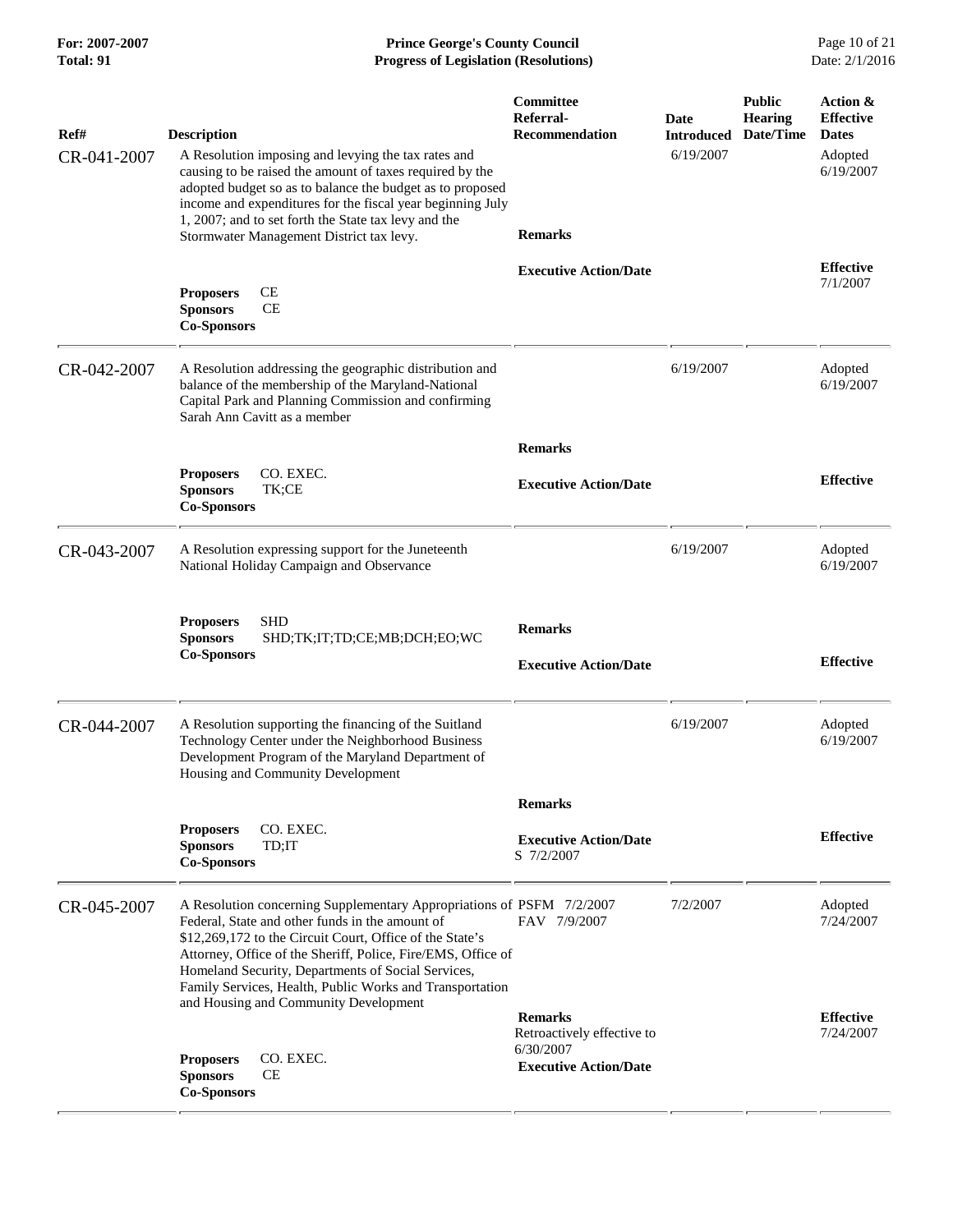| For: 2007-2007<br><b>Total: 91</b> | <b>Prince George's County Council</b><br>Date: 2/1/2016<br><b>Progress of Legislation (Resolutions)</b>                                                                                                                                                                                                                                                                                      |                                                                                      |                                       |                                                                       |                                                                       |
|------------------------------------|----------------------------------------------------------------------------------------------------------------------------------------------------------------------------------------------------------------------------------------------------------------------------------------------------------------------------------------------------------------------------------------------|--------------------------------------------------------------------------------------|---------------------------------------|-----------------------------------------------------------------------|-----------------------------------------------------------------------|
| Ref#<br>CR-046-2007                | <b>Description</b><br>A Resolution concerning the 2001 Water and Sewer Plan<br>(April 2007 Amendment Cycle) to change the water and<br>sewer category designations within the 2001 Water and<br>Sewer Plan.                                                                                                                                                                                  | Committee<br>Referral-<br><b>Recommendation</b><br>THE 7/2/2007<br>FAV(A) 10/25/2007 | Date<br><b>Introduced</b><br>7/2/2007 | <b>Public</b><br><b>Hearing</b><br>Date/Time<br>9/11/2007<br>10:00 AM | Action &<br><b>Effective</b><br><b>Dates</b><br>Adopted<br>10/30/2007 |
|                                    | CO. EXEC.<br><b>Proposers</b><br><b>Sponsors</b><br>CE<br><b>Co-Sponsors</b>                                                                                                                                                                                                                                                                                                                 | <b>Remarks</b><br><b>Executive Action/Date</b>                                       |                                       |                                                                       | <b>Effective</b><br>11/13/2007                                        |
| CR-047-2007                        | A Resolution supporting the financing to Washington Area THE 7/2/2007<br>Community Investment Fund, Inc. ("WACIF") for<br>implementation of the Business Community<br>Empowerment Opportunity Program ("B-CEO Program")<br>under the Neighborhood Business Development Program<br>of the Maryland Department of Housing and Community<br>Development ("Neighborhood Business Works Program") | FAV 7/19/2007                                                                        | 7/2/2007                              |                                                                       | Adopted<br>7/24/2007                                                  |
|                                    | CO. EXEC.<br><b>Proposers</b><br><b>Sponsors</b><br>CE<br><b>Co-Sponsors</b>                                                                                                                                                                                                                                                                                                                 | <b>Remarks</b><br><b>Executive Action/Date</b><br>S 7/31/2007                        |                                       |                                                                       | <b>Effective</b>                                                      |
| CR-048-2007                        | A Resolution declaring certain properties of<br>County-Owned Real Property as surplus, and approving<br>the County Executive's plan for disposal of such parcels                                                                                                                                                                                                                             | PSFM 7/2/2007<br>FAV(A) 7/9/2007                                                     | 7/2/2007                              | 7/24/2007<br>10:00 AM                                                 | Adopted<br>7/24/2007                                                  |
|                                    | CO. EXEC.<br><b>Proposers</b><br><b>Sponsors</b><br>IT<br><b>Co-Sponsors</b>                                                                                                                                                                                                                                                                                                                 | <b>Remarks</b><br><b>Executive Action/Date</b>                                       |                                       |                                                                       | <b>Effective</b>                                                      |
| CR-049-2007                        | A Resolution amending the 2006 Telecommunications<br>Transmission Facility Master Plan to incorporate<br>additional proposed locations for future<br>telecommunication transmission facilities                                                                                                                                                                                               | PSFM 7/2/2007<br>HELD 7/9/2007<br>FAV 7/23/2007                                      | 7/2/2007                              |                                                                       | Adopted<br>7/24/2007                                                  |
|                                    | CO. EXEC.<br><b>Proposers</b><br><b>Sponsors</b><br>СE<br><b>Co-Sponsors</b>                                                                                                                                                                                                                                                                                                                 | <b>Remarks</b><br><b>Executive Action/Date</b>                                       |                                       |                                                                       | <b>Effective</b>                                                      |
| CR-050-2007                        | A Resolution concerning School Facilities Surcharge for<br>the purpose of adjusting the school facilities surcharge for<br>inflation for Fiscal Year 2008, beginning July 1, 2007, as<br>required by State law                                                                                                                                                                               | PSFM 7/2/2007<br>FAV 7/9/2007                                                        | 7/2/2007                              |                                                                       | Adopted<br>7/24/2007                                                  |
|                                    | CO. EXEC.<br><b>Proposers</b><br><b>Sponsors</b><br>IT;SHD;TD<br><b>Co-Sponsors</b>                                                                                                                                                                                                                                                                                                          | <b>Remarks</b><br><b>Executive Action/Date</b>                                       |                                       |                                                                       | <b>Effective</b><br>7/1/2007                                          |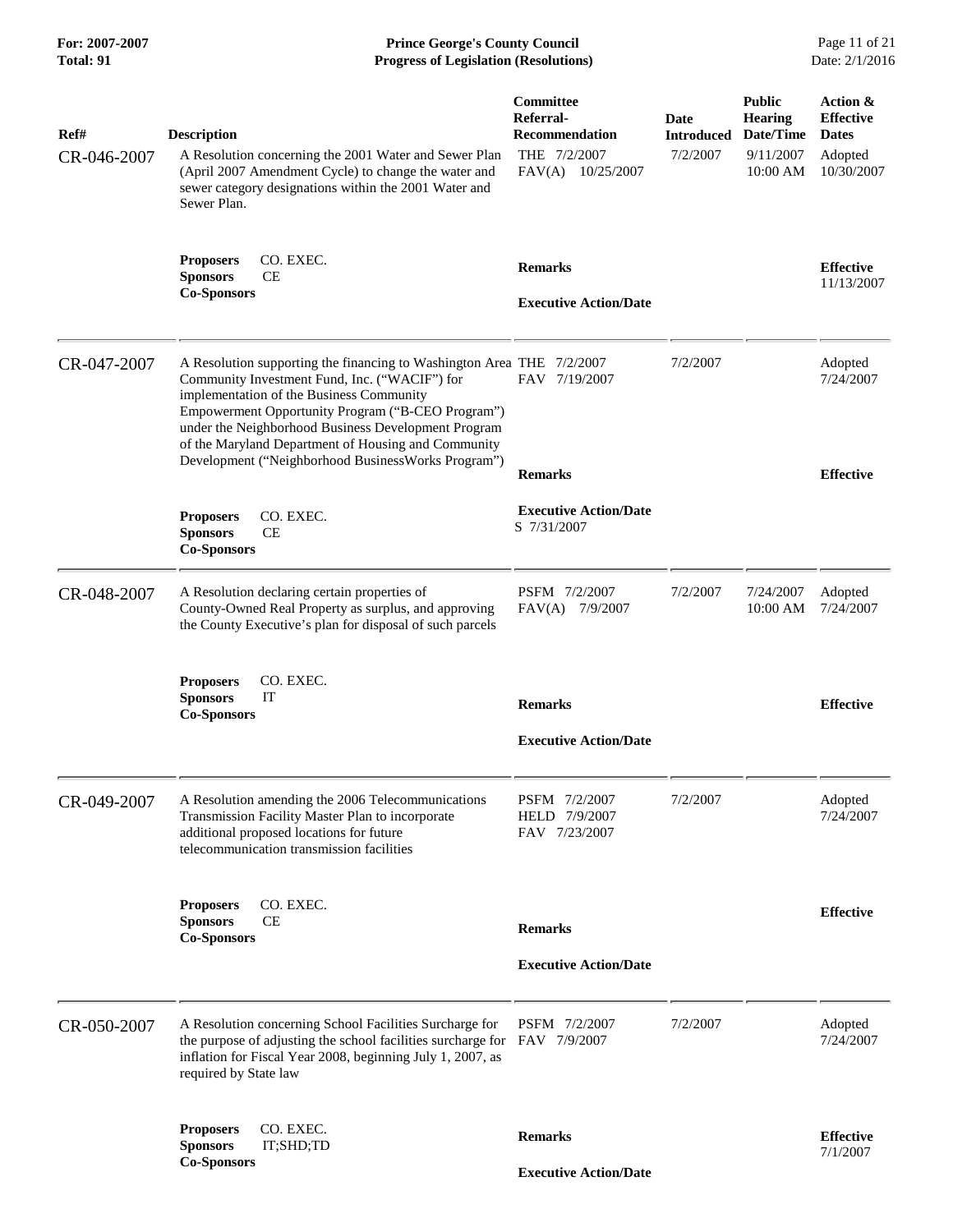**For: 2007-2007 Prince George's County Council** Page 12 of 21<br> **Prince George's County Council** Page 12 of 21<br> **Progress of Legislation (Resolutions)** Date: 2/1/2016 **Total: 91 Progress of Legislation (Resolutions)** 

| Ref#        | <b>Description</b>                                                                                                                                                                                                                                                                                                                                                                                                                                                                  | Committee<br>Referral-<br><b>Recommendation</b>    | <b>Date</b><br><b>Introduced</b> | <b>Public</b><br><b>Hearing</b><br>Date/Time | Action &<br><b>Effective</b><br><b>Dates</b> |
|-------------|-------------------------------------------------------------------------------------------------------------------------------------------------------------------------------------------------------------------------------------------------------------------------------------------------------------------------------------------------------------------------------------------------------------------------------------------------------------------------------------|----------------------------------------------------|----------------------------------|----------------------------------------------|----------------------------------------------|
| CR-051-2007 | A Resolution adjusting the Public Safety Surcharge for<br>inflation for Fiscal Year 2008, beginning July 1, 2007, as<br>required by State Law                                                                                                                                                                                                                                                                                                                                       | PSFM 7/2/2007<br>FAV 7/9/2007                      | 7/2/2007                         |                                              | Adopted<br>7/24/2007                         |
|             | CO. EXEC.<br><b>Proposers</b><br>TK;IT;SHD;TD<br><b>Sponsors</b><br><b>Co-Sponsors</b>                                                                                                                                                                                                                                                                                                                                                                                              | <b>Remarks</b><br><b>Executive Action/Date</b>     |                                  |                                              | <b>Effective</b><br>7/1/2007                 |
| CR-052-2007 | A Resolution amending the Prince George's County FY<br>2003, FY 2004, FY 2005, FY 2006, and FY 2007 Annual<br>Action Plans for Housing and Community Development to FAV(A) 11/13/2007<br>reprogram Community Development Block Grant projects<br>and project funding plans and to amend the FY 2008<br>Annual Action Plan to approve new Community<br>Development Block Grant projects and project funding<br>plans, and generally relating to Housing and Community<br>Development | THE $7/2/2007$<br>HELD 11/8/2007<br><b>Remarks</b> | 7/2/2007                         | 9/11/2007<br>10:00 AM                        | Adopted<br>11/20/2007<br><b>Effective</b>    |
|             | CO. EXEC.<br><b>Proposers</b><br><b>CE</b><br><b>Sponsors</b><br><b>Co-Sponsors</b>                                                                                                                                                                                                                                                                                                                                                                                                 | <b>Executive Action/Date</b>                       |                                  |                                              |                                              |
| CR-053-2007 | A Resolution concerning a Supplementary Appropriation<br>of Federal Funds for the purpose of appropriating funding HELD 11/8/2007<br>from grants in the amount \$2,646,877 to the Department of FAV(A) 11/13/2007<br>Housing and Development and generally relating to<br>Housing and Community Development.                                                                                                                                                                        | THE 7/2/2007                                       | 7/2/2007                         |                                              | Adopted<br>11/20/2007                        |
|             | CO. EXEC.<br><b>Proposers</b><br><b>Sponsors</b><br>CЕ<br><b>Co-Sponsors</b>                                                                                                                                                                                                                                                                                                                                                                                                        | <b>Remarks</b><br><b>Executive Action/Date</b>     |                                  |                                              | <b>Effective</b>                             |
| CR-054-2007 | A Resolution concerning the Enactment of Certain<br>Ordinance of the City of New Carrollton for the purpose of<br>approving the enactment of Ordinance No. 07-08 adding<br>Chapter 130 of the Code of the City of New Carrollton<br>concerning zoning.                                                                                                                                                                                                                              | PZED 7/24/2007                                     | 7/24/2007                        | 9/11/2007<br>10:00 AM                        | Adopted<br>9/11/2007                         |
|             |                                                                                                                                                                                                                                                                                                                                                                                                                                                                                     | <b>Remarks</b>                                     |                                  |                                              |                                              |
|             | <b>Proposers</b><br>EO<br><b>Sponsors</b><br>EO<br><b>Co-Sponsors</b>                                                                                                                                                                                                                                                                                                                                                                                                               | <b>Executive Action/Date</b>                       |                                  |                                              | <b>Effective</b>                             |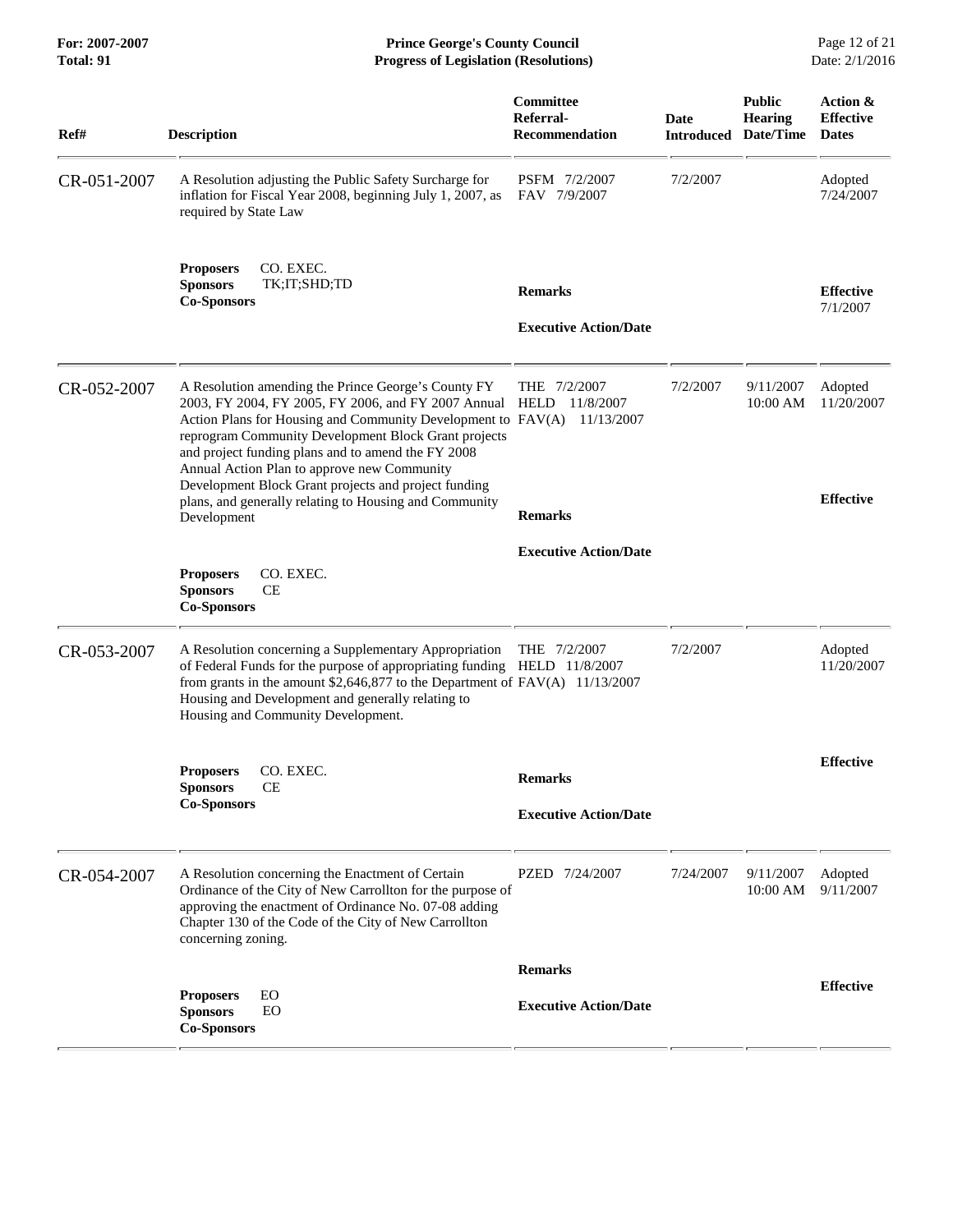**For: 2007-2007 Prince George's County Council** Page 13 of 21<br>**Progress of Legislation (Resolutions)** Date: 2/1/2016 **Total: 91 Progress of Legislation (Resolutions)** 

| Ref#        | <b>Description</b>                                                                                                                                                                                                                                                                                                                                                                      | Committee<br>Referral-<br><b>Recommendation</b> | Date<br><b>Introduced</b> | <b>Public</b><br><b>Hearing</b><br>Date/Time | Action &<br><b>Effective</b><br><b>Dates</b> |
|-------------|-----------------------------------------------------------------------------------------------------------------------------------------------------------------------------------------------------------------------------------------------------------------------------------------------------------------------------------------------------------------------------------------|-------------------------------------------------|---------------------------|----------------------------------------------|----------------------------------------------|
| CR-055-2007 | A Resolution approving the enactment of Ordinance<br>07-O-12 amending Chapters 110 and 141 of the City of<br>College Park Code concerning residential parking and<br>storage.                                                                                                                                                                                                           | PZED 7/24/2007<br>FAV 9/19/2007                 | 7/24/2007                 |                                              | Adopted<br>9/25/2007                         |
|             | EO<br><b>Proposers</b><br><b>Sponsors</b><br>EO<br><b>Co-Sponsors</b>                                                                                                                                                                                                                                                                                                                   | <b>Remarks</b>                                  |                           |                                              | <b>Effective</b>                             |
|             |                                                                                                                                                                                                                                                                                                                                                                                         | <b>Executive Action/Date</b>                    |                           |                                              |                                              |
| CR-056-2007 | A Resolution approving the enactment of Ordinance<br>07-O-10 amending Chapter 125 of the City of College<br>Park Code concerning residential parking and storage.                                                                                                                                                                                                                       | PZED 7/24/2007<br>FAV 9/19/2007                 | 7/24/2007                 |                                              | Adopted<br>9/25/2007                         |
|             | EO<br><b>Proposers</b><br><b>Sponsors</b><br>EO<br><b>Co-Sponsors</b>                                                                                                                                                                                                                                                                                                                   | <b>Remarks</b>                                  |                           |                                              | <b>Effective</b>                             |
|             |                                                                                                                                                                                                                                                                                                                                                                                         | <b>Executive Action/Date</b>                    |                           |                                              |                                              |
| CR-057-2007 | A Resolution approving the enactment of Ordinance<br>07-O-14 amending Chapters 87 and 110 of the City of<br>College Park Code concerning fences.                                                                                                                                                                                                                                        | PZED 7/24/2007<br>FAV 9/19/2007                 | 7/24/2007                 |                                              | Adopted<br>9/25/2007                         |
|             | <b>Proposers</b><br>EO<br>EO<br><b>Sponsors</b><br><b>Co-Sponsors</b>                                                                                                                                                                                                                                                                                                                   | <b>Remarks</b>                                  |                           |                                              | <b>Effective</b>                             |
|             |                                                                                                                                                                                                                                                                                                                                                                                         | <b>Executive Action/Date</b>                    |                           |                                              |                                              |
| CR-058-2007 | A Resolution amending Salary Schedule G to provide an<br>increase in the minimum wage rate by six percent $(6%)$ and FAV $9/17/2007$<br>maximum wage rate by seventeen percent (17%), effective<br>July 1, 2007; a cost of living increase of two and one-half<br>percent (2.5%), effective the first full pay period in July<br>2007; and other modified benefits for General Schedule | PSFM 7/24/2007                                  | 7/24/2007                 |                                              | Adopted<br>9/18/2007                         |
|             | employees                                                                                                                                                                                                                                                                                                                                                                               | <b>Remarks</b><br>Retroactively effective July  |                           |                                              | <b>Effective</b><br>9/18/2007                |
|             | CO. EXEC.<br><b>Proposers</b><br><b>Sponsors</b><br><b>CE</b><br><b>Co-Sponsors</b>                                                                                                                                                                                                                                                                                                     | 1,2007<br><b>Executive Action/Date</b>          |                           |                                              |                                              |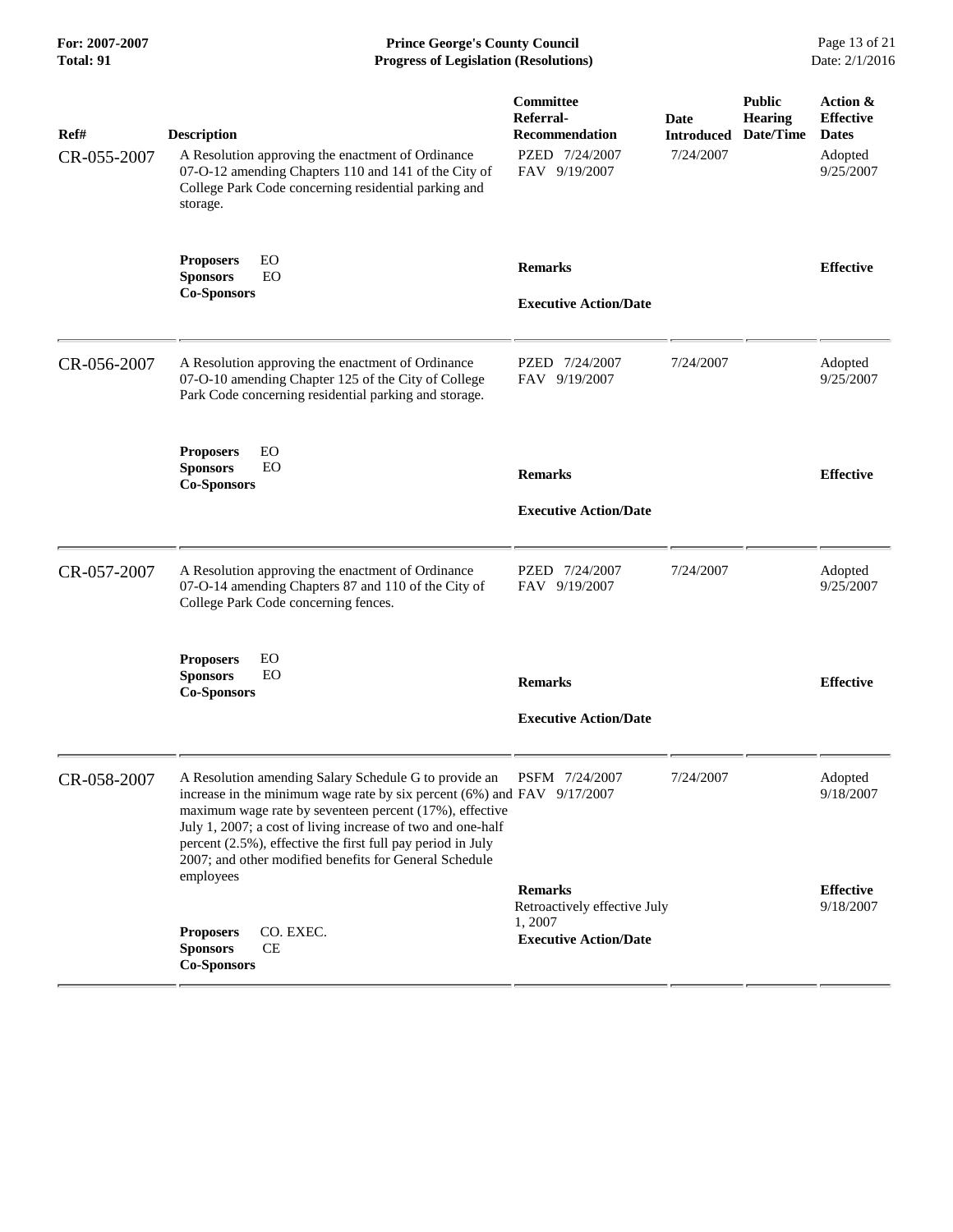## **For: 2007-2007 Prince George's County Council** Page 14 of 21<br>**Progress of Legislation (Resolutions)** Date: 2/1/2016 **Total: 91 Progress of Legislation (Resolutions)**

| Ref#        | <b>Description</b>                                                                                                                                                                                                                                                                                                                                                                                                                                       | Committee<br>Referral-<br><b>Recommendation</b>                | <b>Date</b><br><b>Introduced</b> | <b>Public</b><br><b>Hearing</b><br>Date/Time | Action &<br><b>Effective</b><br><b>Dates</b> |
|-------------|----------------------------------------------------------------------------------------------------------------------------------------------------------------------------------------------------------------------------------------------------------------------------------------------------------------------------------------------------------------------------------------------------------------------------------------------------------|----------------------------------------------------------------|----------------------------------|----------------------------------------------|----------------------------------------------|
| CR-059-2007 | A Resolution expressing and restating the County<br>Council's long standing opposition to construction of the<br>ICC on the basis that it will further sprawl development,<br>and thus cause or exacerbate an increase in vehicle miles<br>traveled, shift jobs away from the County, and cause<br>substantial local and regional environmental impact and                                                                                               | THE 7/24/2007<br>FAV(A) 9/20/2007                              | 7/24/2007                        |                                              | Adopted<br>9/25/2007                         |
|             | contribute negatively to climate change, and that there is a<br>lack of need for the ICC, that the cost of it is too great and<br>that there are reasonable and better transportation<br>alternatives that will reduce sprawl development and its<br>impacts.                                                                                                                                                                                            | <b>Remarks</b><br><b>Executive Action/Date</b>                 |                                  |                                              | <b>Effective</b>                             |
|             | <b>Proposers</b><br>TD<br><b>Sponsors</b><br>TD;MB;IT;EO;WC;DCH<br><b>Co-Sponsors</b><br>SHD;TK                                                                                                                                                                                                                                                                                                                                                          |                                                                |                                  |                                              |                                              |
| CR-060-2007 | A Resolution designating Swanson Road/Swanson Road<br>Spur in Upper Marlboro, within the limits described<br>herein, as a Scenic Road pursuant to Subtitle 23 (Roads<br>and Sidewalks) of the County Code.                                                                                                                                                                                                                                               | THE 9/11/2007<br>FAV 9/20/2007                                 | 9/11/2007                        | 10/16/2007 Adopted<br>10:00 AM               | 10/16/2007                                   |
|             | <b>SHD</b><br><b>Proposers</b><br><b>Sponsors</b><br>SHD;TD<br><b>Co-Sponsors</b><br><b>DCH</b>                                                                                                                                                                                                                                                                                                                                                          | <b>Remarks</b><br><b>Executive Action/Date</b>                 |                                  |                                              | <b>Effective</b>                             |
| CR-061-2007 | A Resolution pledging the support and participation of the<br>Prince George's County Council in partnership with the<br>Department of Defense Office of Economic Adjustment,<br>Andrews Air Force Base and the Prince George's County<br>Planning Department to initiate a Joint Land Use Study to<br>develop a comprehensive plan to encourage compatible<br>development in the Accident Potential Zones and areas<br>impacted by high levels of noise. | <b>Remarks</b><br><b>Executive Action/Date</b>                 | 9/11/2007                        |                                              | Adopted<br>9/11/2007<br><b>Effective</b>     |
|             | <b>Proposers</b><br>SHD;MB<br>SHD;MB;TK;DCH;IT;CE<br><b>Sponsors</b><br><b>Co-Sponsors</b>                                                                                                                                                                                                                                                                                                                                                               |                                                                |                                  |                                              |                                              |
| CR-062-2007 | A Resolution recommending that the Maryland<br>Agricultural Land Preservation Foundation approves the<br>petition of David and Cynthia Brooks to establish an<br>agricultural district, reference Map 158/Parcel 6/Tax<br>Account 04-0256107.                                                                                                                                                                                                            | THE<br>9/11/2007<br>FAV 9/20/2007                              | 9/11/2007                        | 10/2/2007<br>$1:30$ PM                       | Adopted<br>10/2/2007                         |
|             | M-NCPPC<br><b>Proposers</b><br><b>Sponsors</b><br>TD<br><b>Co-Sponsors</b>                                                                                                                                                                                                                                                                                                                                                                               | <b>Remarks</b><br><b>Executive Action/Date</b><br>S 10/10/2007 |                                  |                                              | <b>Effective</b>                             |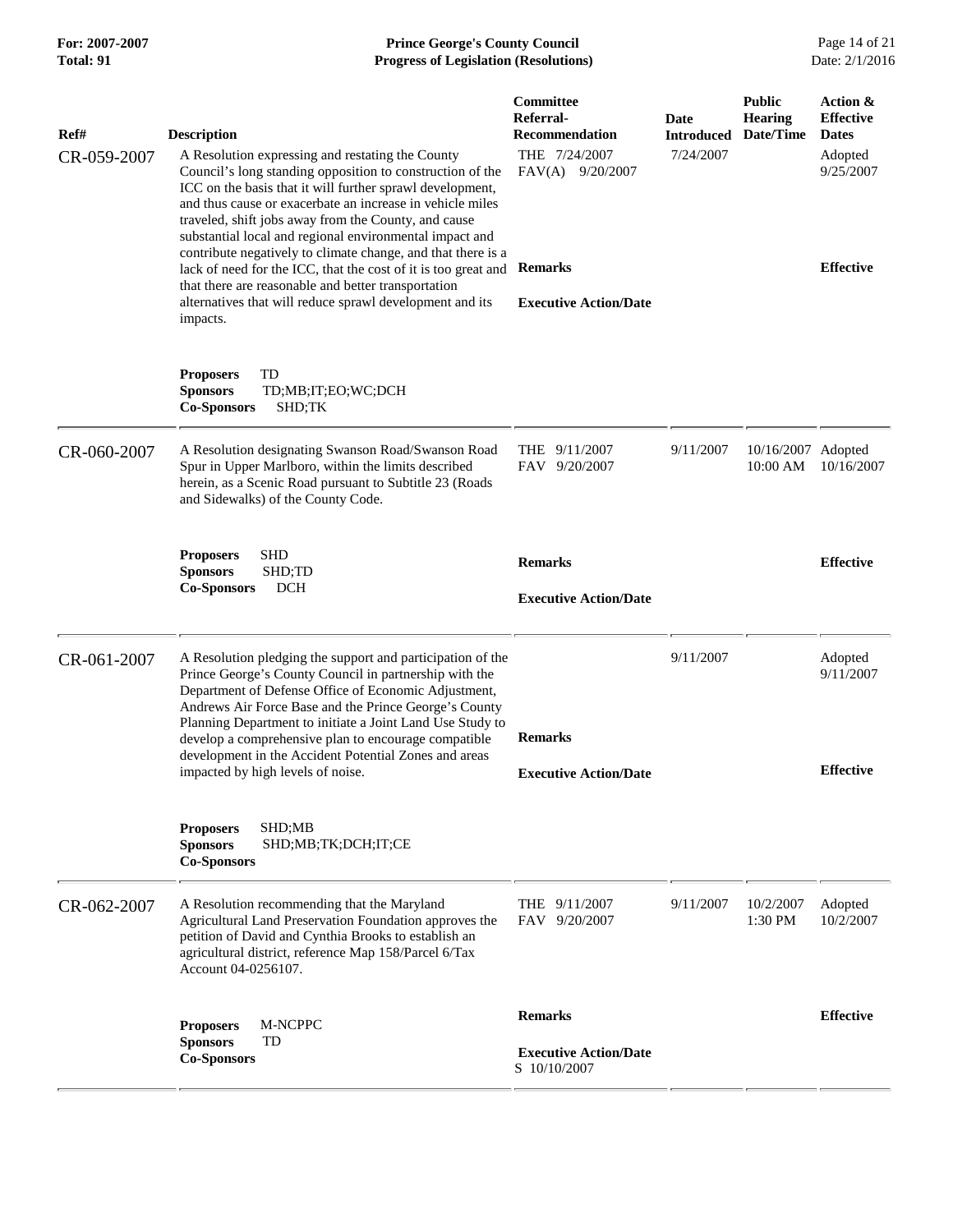**For: 2007-2007 Prince George's County Council** Page 15 of 21<br> **Progress of Legislation (Resolutions)** Date: 2/1/2016 **Total: 91 Progress of Legislation (Resolutions)** 

| Ref#<br>CR-063-2007 | <b>Description</b><br>A Resolution recommending that the Maryland<br>Agricultural Land Preservation Foundation approves the<br>petition of B. Leo and Hattie Maenner to establish an<br>agricultural district, reference Map 56/Parcel 25/Tax<br>Account 07-0771790.                                                                                                                                                                           | Committee<br>Referral-<br><b>Recommendation</b><br>THE 9/11/2007<br>FAV 9/20/2007 | Date<br><b>Introduced</b><br>9/11/2007 | <b>Public</b><br><b>Hearing</b><br>Date/Time<br>10/2/2007<br>1:30 PM | Action &<br><b>Effective</b><br><b>Dates</b><br>Adopted<br>10/2/2007 |
|---------------------|------------------------------------------------------------------------------------------------------------------------------------------------------------------------------------------------------------------------------------------------------------------------------------------------------------------------------------------------------------------------------------------------------------------------------------------------|-----------------------------------------------------------------------------------|----------------------------------------|----------------------------------------------------------------------|----------------------------------------------------------------------|
|                     | <b>Proposers</b><br><b>M-NCPPC</b><br><b>Sponsors</b><br>TD<br><b>Co-Sponsors</b>                                                                                                                                                                                                                                                                                                                                                              | <b>Remarks</b><br><b>Executive Action/Date</b><br>S 10/10/2007                    |                                        |                                                                      | <b>Effective</b>                                                     |
| CR-064-2007         | A Resolution establishing that the Post Park multifamily<br>housing development, located in census tract number<br>805901, qualifies for a revitalization/redevelopment tax<br>credit, pursuant to Section 10-235.02 of the Prince<br>George's County Code.                                                                                                                                                                                    | PSFM 9/18/2007<br>FAV 10/15/2007                                                  | 9/18/2007                              |                                                                      | Adopted<br>10/23/2007                                                |
|                     | WC<br><b>Proposers</b><br><b>Sponsors</b><br>WC<br><b>Co-Sponsors</b>                                                                                                                                                                                                                                                                                                                                                                          | <b>Remarks</b><br><b>Executive Action/Date</b>                                    |                                        |                                                                      | <b>Effective</b>                                                     |
| CR-065-2007         | A Resolution concerning Public Structures and Uses -<br>Public Safety Radio Towers and Radio System Equipment<br>for the purpose of providing the County the required<br>approval to construct and use radio towers on property<br>located in the County and to place radio system equipment<br>on existing towers on property located in the County, as<br>public structures and uses, for purposes of building a land<br>mobile radio system | <b>Remarks</b><br><b>Executive Action/Date</b>                                    | 9/25/2007                              |                                                                      | Adopted<br>10/2/2007<br><b>Effective</b><br>10/2/2007                |
|                     | CO. EXEC.<br><b>Proposers</b><br><b>Sponsors</b><br>CE<br><b>Co-Sponsors</b>                                                                                                                                                                                                                                                                                                                                                                   |                                                                                   |                                        |                                                                      |                                                                      |
| CR-066-2007         | A Resolution concerning Adjustments to Approved<br>Position Grades for the purpose of adjusting the number of $FAV(A)$ 10/9/2007<br>positions in each grade to the Personnel Board, Office of<br>Human Resources Management, Office of Information<br>Technology and Communications, Office of Central<br>Services, Police Department, Department of                                                                                           | $C.O.W.$ $10/2/2007$                                                              | 10/2/2007                              |                                                                      | Adopted<br>10/9/2007                                                 |
|                     | Environmental Resources, Office of the Sheriff, Office of<br>Homeland Security, Department of Public Works and<br>Transportation, Health Department, and Department of<br><b>Social Services</b>                                                                                                                                                                                                                                               | <b>Remarks</b><br><b>Executive Action/Date</b>                                    |                                        |                                                                      | <b>Effective</b>                                                     |
|                     | CO. EXEC.<br><b>Proposers</b><br>CE<br><b>Sponsors</b><br><b>Co-Sponsors</b>                                                                                                                                                                                                                                                                                                                                                                   |                                                                                   |                                        |                                                                      |                                                                      |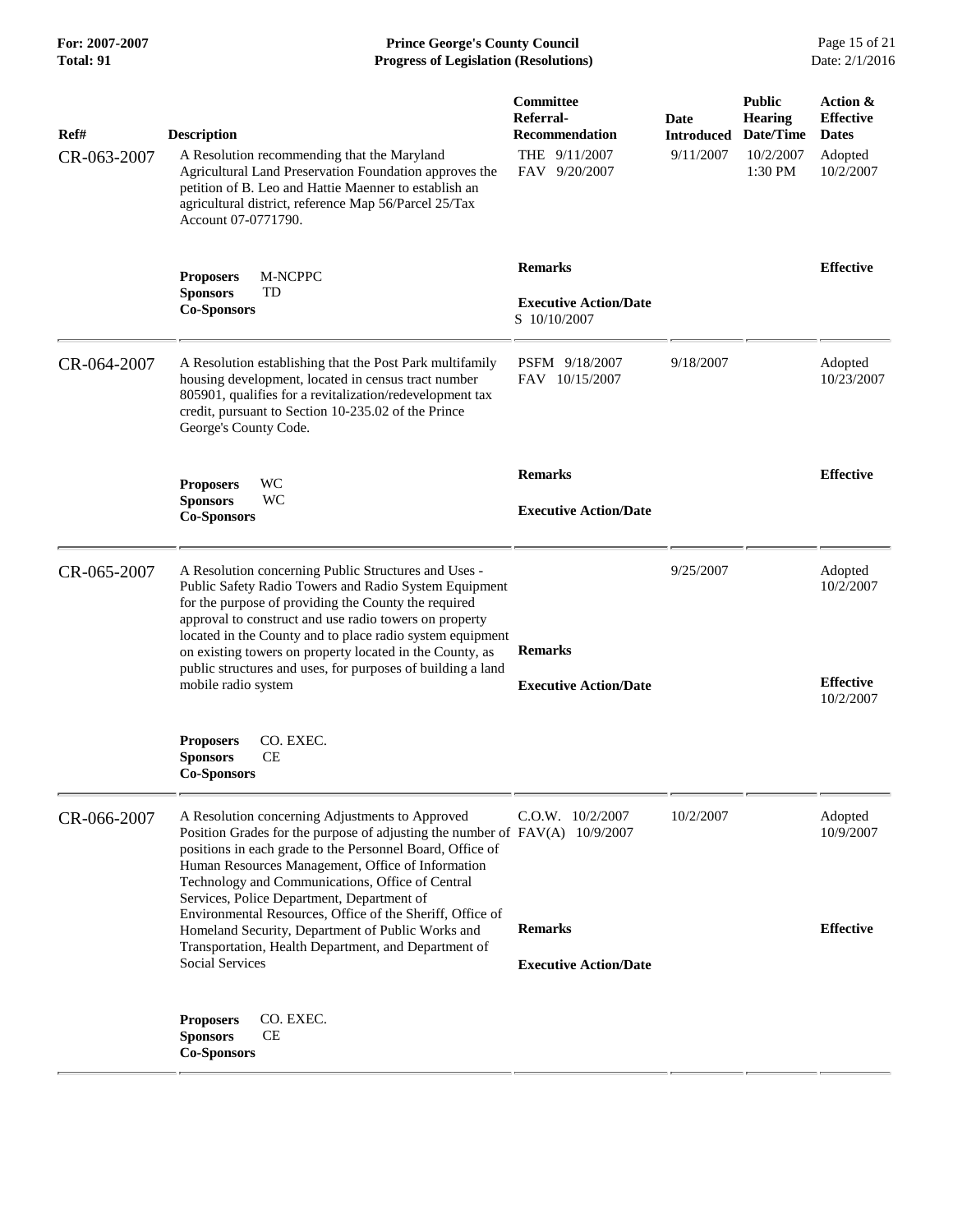## **For: 2007-2007 Prince George's County Council** Page 16 of 21<br> **Progress of Legislation (Resolutions)** Date: 2/1/2016 **Total: 91 Progress of Legislation (Resolutions)**

| Ref#        | <b>Description</b>                                                                                                                                                                                                                                                                                  | Committee<br>Referral-<br><b>Recommendation</b>                                                         | Date<br><b>Introduced</b> | <b>Public</b><br>Hearing<br>Date/Time | Action &<br><b>Effective</b><br><b>Dates</b> |
|-------------|-----------------------------------------------------------------------------------------------------------------------------------------------------------------------------------------------------------------------------------------------------------------------------------------------------|---------------------------------------------------------------------------------------------------------|---------------------------|---------------------------------------|----------------------------------------------|
| CR-067-2007 | A Resolution amending the "Consolidated Plan: FY<br>2006-2010," "Annual Action Plan: FY 2006," and<br>"Annual Action Plan: FY 2007" of the Department of<br>Housing and Community Development of Prince George's<br>County to amend the purpose of the Tenant-Based Rental                          | THE 10/9/2007                                                                                           | 10/9/2007                 | 11/13/2007<br>10:00 AM                |                                              |
|             | Assistance Program                                                                                                                                                                                                                                                                                  | <b>Remarks</b>                                                                                          |                           |                                       | <b>Effective</b>                             |
|             | CO. EXEC.<br><b>Proposers</b><br><b>Sponsors</b><br>CЕ<br><b>Co-Sponsors</b>                                                                                                                                                                                                                        | <b>Executive Action/Date</b>                                                                            |                           |                                       |                                              |
| CR-068-2007 | A Resolution decreasing by one percentage point the<br>County's contribution to certain health insurance and<br>benefits plans                                                                                                                                                                      | PSFM 10/9/2007                                                                                          | 10/9/2007                 |                                       |                                              |
|             | CO. EXEC.<br><b>Proposers</b><br><b>Sponsors</b><br><b>CE</b><br><b>Co-Sponsors</b>                                                                                                                                                                                                                 | <b>Remarks</b><br>11/20/2007<br>WITHDRAWN BY<br><b>COUNTY EXECUTIVE</b><br><b>Executive Action/Date</b> |                           |                                       | <b>Effective</b>                             |
| CR-069-2007 | A Resolution establishing that the Belcrest Center<br>residential project, located in census tract number 805901, HELD 10/15/2007<br>qualifies for a revitalization/redevelopment tax credit,<br>pursuant to Section 10-235.02 of the Prince George's<br>County Code.                               | PSFM 10/9/2007<br>FAV(A) 10/22/2007                                                                     | 10/9/2007                 |                                       | Adopted<br>10/30/2007                        |
|             | <b>Proposers</b><br>WC<br>WC<br><b>Sponsors</b><br><b>Co-Sponsors</b>                                                                                                                                                                                                                               | <b>Remarks</b><br><b>Executive Action/Date</b>                                                          |                           |                                       | <b>Effective</b>                             |
| CR-070-2007 | <b>ASSIGNED</b>                                                                                                                                                                                                                                                                                     |                                                                                                         |                           |                                       |                                              |
|             | <b>Proposers</b><br>N/A<br><b>Sponsors</b><br><b>Co-Sponsors</b>                                                                                                                                                                                                                                    | <b>Remarks</b><br><b>Executive Action/Date</b>                                                          |                           |                                       | <b>Effective</b>                             |
| CR-071-2007 | A Resolution concerning the Central Business Area<br>Designation for the purpose of designating certain areas<br>within Prince George's County as its Central Business<br>Areas in compliance with Executive Order 12072<br>pertaining to the location decisions by the United States<br>Government | PZED 10/16/2007<br>FAV(A) 11/7/2007                                                                     | 10/16/2007                |                                       | Adopted<br>11/20/2007                        |
|             |                                                                                                                                                                                                                                                                                                     | <b>Remarks</b>                                                                                          |                           |                                       | <b>Effective</b>                             |
|             | <b>Proposers</b><br>CO. EXEC.<br><b>Sponsors</b><br>CЕ<br><b>Co-Sponsors</b>                                                                                                                                                                                                                        | <b>Executive Action/Date</b><br>S 12/6/2007                                                             |                           |                                       |                                              |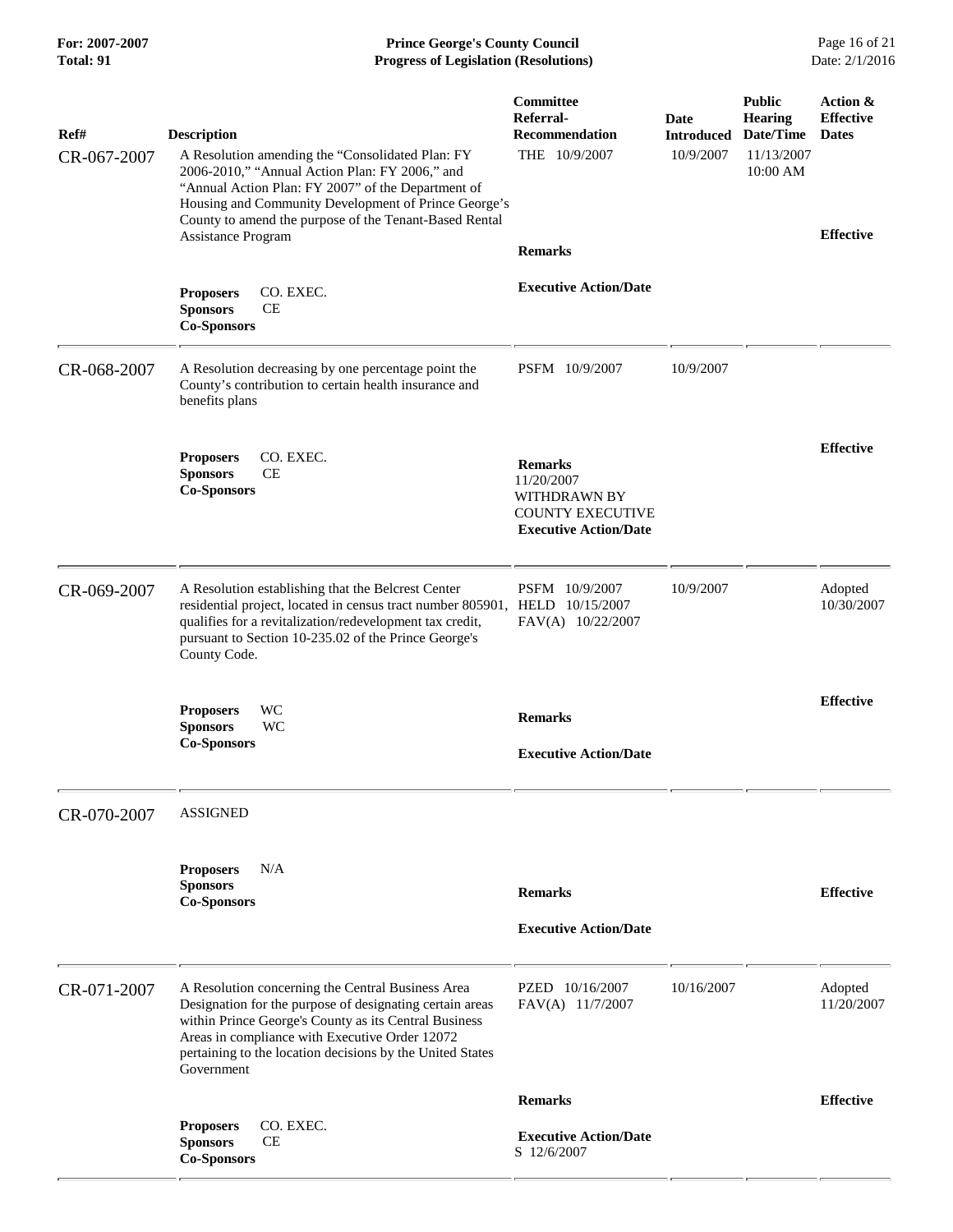**For: 2007-2007 Prince George's County Council** Page 17 of 21<br> **Progress of Legislation (Resolutions)** Date: 2/1/2016 **Total: 91 Progress of Legislation (Resolutions)** 

| Ref#<br>CR-072-2007 | <b>Description</b><br>A Resolution concerning the Washington Suburban<br>Sanitary Commission for the purpose of modifying the<br>System Development Charge (SDC) by providing methods<br>and procedures by which the System Development Charge<br>Exemption for youth facilities is to be implemented.<br>CE<br><b>Proposers</b><br>CE;SHD;MB;DCH<br><b>Sponsors</b><br><b>Co-Sponsors</b>                                                                                                                                                                                                                                                                                                                                                                                 | Committee<br>Referral-<br><b>Recommendation</b><br><b>Remarks</b><br>Retroactive to 7/1/2007<br><b>Executive Action/Date</b> | Date<br><b>Introduced</b><br>10/16/2007 | <b>Public</b><br><b>Hearing</b><br>Date/Time | Action &<br><b>Effective</b><br><b>Dates</b><br>Adopted<br>10/16/2007<br><b>Effective</b><br>10/16/2007 |
|---------------------|----------------------------------------------------------------------------------------------------------------------------------------------------------------------------------------------------------------------------------------------------------------------------------------------------------------------------------------------------------------------------------------------------------------------------------------------------------------------------------------------------------------------------------------------------------------------------------------------------------------------------------------------------------------------------------------------------------------------------------------------------------------------------|------------------------------------------------------------------------------------------------------------------------------|-----------------------------------------|----------------------------------------------|---------------------------------------------------------------------------------------------------------|
| CR-073-2007         | A Resolution concerning Public Buildings and Uses -<br>Public Safety Radio Towers and Radio System Equipent,<br>Repealing and Readopting CR-65-2007 for the purpose of<br>striking from the list of approved Public Safety Radio<br>System facilities certain designated facilities, as approved<br>in CR-65-2007, and readopting the approval of the<br>remainder of the facilities list, to provide the District<br>Council's approval of the County's Public Safety Radio<br>System, as modified in this Resolution, as public buildings,<br>structures, and uses, and to approve the construction and<br>use of radio towers on property located in the County, and<br>to approve the placement and use of radio system<br>equipment on existing towers in the County. | <b>Remarks</b><br>WITHDRAWN<br><b>Executive Action/Date</b>                                                                  |                                         |                                              | <b>Effective</b>                                                                                        |
|                     | <b>SHD</b><br><b>Proposers</b><br><b>Sponsors</b><br><b>Co-Sponsors</b>                                                                                                                                                                                                                                                                                                                                                                                                                                                                                                                                                                                                                                                                                                    |                                                                                                                              |                                         |                                              |                                                                                                         |
| CR-074-2007         | A Resolution concerning the New Carrollton Transit<br>District Overlay Zone for the purpose of reviewing the<br>New Carrollton Transit District Overlay Zone and<br>recommending the re-establishment of the Overlay Zone.                                                                                                                                                                                                                                                                                                                                                                                                                                                                                                                                                 |                                                                                                                              | 10/23/2007                              |                                              | Adopted<br>10/30/2007                                                                                   |
|                     |                                                                                                                                                                                                                                                                                                                                                                                                                                                                                                                                                                                                                                                                                                                                                                            | <b>Remarks</b>                                                                                                               |                                         |                                              |                                                                                                         |
|                     | M-NCPPC<br><b>Proposers</b><br>EO;SHD;DCH;WC;TK<br><b>Sponsors</b><br><b>Co-Sponsors</b>                                                                                                                                                                                                                                                                                                                                                                                                                                                                                                                                                                                                                                                                                   | <b>Executive Action/Date</b>                                                                                                 |                                         |                                              | <b>Effective</b>                                                                                        |
| CR-075-2007         | A Resolution expressing concern that Washington Gas<br>Light Company has announced its intention to eliminate<br>300 positions in the Washington metropolitan area and<br>outsource customer service and gas leak call center work to<br>a foreign corporation.                                                                                                                                                                                                                                                                                                                                                                                                                                                                                                            | <b>Remarks</b>                                                                                                               | 10/23/2007                              |                                              | Adopted<br>10/23/2007                                                                                   |
|                     | <b>Proposers</b><br>EO;CE;MB;WC;SHD;TD;DCH;TK;IT<br><b>Sponsors</b><br>EO;CE;MB;WC;SHD;TD;DCH;TK;IT<br><b>Co-Sponsors</b>                                                                                                                                                                                                                                                                                                                                                                                                                                                                                                                                                                                                                                                  | <b>Executive Action/Date</b>                                                                                                 |                                         |                                              | <b>Effective</b>                                                                                        |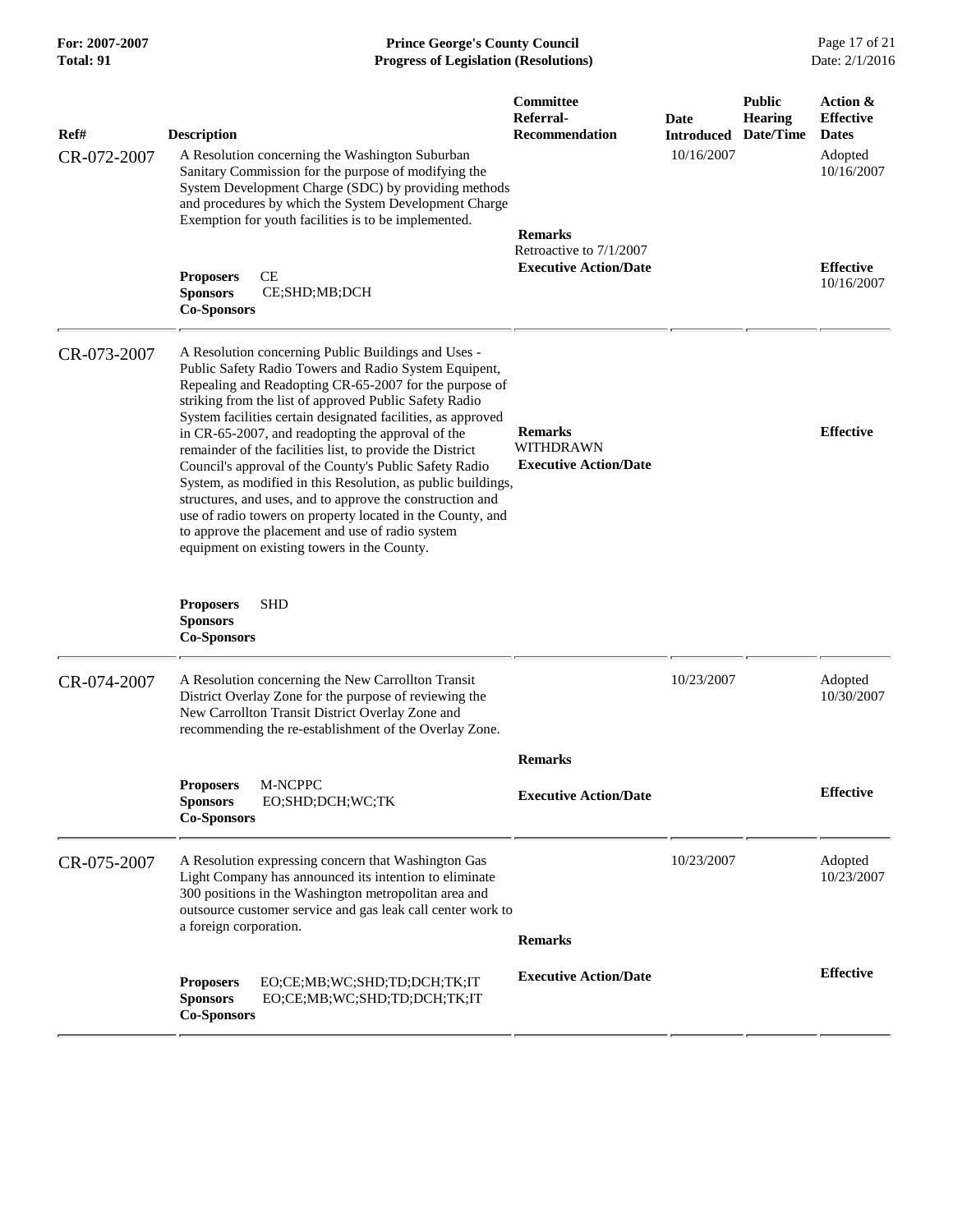**For: 2007-2007 Prince George's County Council** Page 18 of 21<br> **Prince George's County Council** Page 18 of 21<br> **Progress of Legislation (Resolutions)** Date: 2/1/2016 **Total: 91 Progress of Legislation (Resolutions)** 

| Ref#<br>CR-076-2007 | <b>Description</b><br>A Resolution to approve amendments to the Prince<br>George's County Procurement Regulations regarding<br>minority business enterprises pursuant to Section 10A-105<br>of the Prince George's County Code                               | <b>Committee</b><br>Referral-<br><b>Recommendation</b><br>PSFM 10/23/2007                               | Date<br><b>Introduced Date/Time</b><br>10/23/2007 | <b>Public</b><br><b>Hearing</b> | Action &<br><b>Effective</b><br><b>Dates</b> |
|---------------------|--------------------------------------------------------------------------------------------------------------------------------------------------------------------------------------------------------------------------------------------------------------|---------------------------------------------------------------------------------------------------------|---------------------------------------------------|---------------------------------|----------------------------------------------|
|                     | CO. EXEC.<br><b>Proposers</b><br>CE<br><b>Sponsors</b><br><b>Co-Sponsors</b>                                                                                                                                                                                 | <b>Remarks</b><br>11/20/2007<br>WITHDRAWN BY<br><b>COUNTY EXECUTIVE</b><br><b>Executive Action/Date</b> |                                                   |                                 | <b>Effective</b>                             |
| CR-077-2007         | A Resolution concerning Disadvantaged Business<br>Enterprises for the purposes of approving the Prince<br>George's County Disadvantaged Business Enterprise<br>("DBE") Program                                                                               | PSFM 10/23/2007<br>11/5/2007<br>FAV(A)                                                                  | 10/23/2007                                        |                                 | Adopted<br>11/20/2007                        |
|                     | CO. EXEC.<br><b>Proposers</b><br><b>Sponsors</b><br>CЕ<br><b>Co-Sponsors</b>                                                                                                                                                                                 | <b>Remarks</b><br><b>Executive Action/Date</b><br>S 12/7/2007                                           |                                                   |                                 | <b>Effective</b>                             |
| CR-078-2007         | A Resolution to expand the "Designated Neighborhood"<br>areas of Oxon Hill and Glassmanor for eligible entities to<br>participate in the State of Maryland financial assistance<br>and incentive programs                                                    | 11/6/2007<br><b>THE</b><br>11/8/2007<br>FAV                                                             | 11/6/2007                                         |                                 | Adopted<br>11/20/2007                        |
|                     | CO. EXEC.<br><b>Proposers</b><br><b>Sponsors</b><br>TК<br><b>Co-Sponsors</b>                                                                                                                                                                                 | <b>Remarks</b><br><b>Executive Action/Date</b><br>S 12/7/2007                                           |                                                   |                                 | <b>Effective</b>                             |
| CR-079-2007         | A Resolution amending the Prince George's County<br>"Annual Action Plan: FY 2008" to include the Marlton<br>Plaza Senior Housing Project ("Marlton Project"), its<br>estimated cost of completion and sources of funding                                     | THE 11/6/2007<br>FAV<br>11/8/2007                                                                       | 11/6/2007                                         |                                 | Adopted<br>11/20/2007                        |
|                     | CO. EXEC.<br><b>Proposers</b><br><b>Sponsors</b><br>MВ<br><b>Co-Sponsors</b>                                                                                                                                                                                 | <b>Remarks</b><br><b>Executive Action/Date</b><br>S 12/14/2007                                          |                                                   |                                 | <b>Effective</b>                             |
| CR-080-2007         | A Resolution concerning The 2004 Approved Gateway<br>Arts District Sector Plan and Sectional Map Amendment<br>(SMA) for the purpose of revising certain development<br>district standards in the 2004 Approved Gateway Arts<br>District Sector Plan and SMA. | PZED 11/6/2007<br>FAV 11/7/2007                                                                         | 11/6/2007                                         |                                 | Adopted<br>11/13/2007                        |
|                     | M-NCPPC<br><b>Proposers</b><br><b>Sponsors</b><br>WC;DCH                                                                                                                                                                                                     | <b>Remarks</b>                                                                                          |                                                   |                                 | <b>Effective</b><br>11/13/2007               |
|                     | <b>Co-Sponsors</b>                                                                                                                                                                                                                                           | <b>Executive Action/Date</b>                                                                            |                                                   |                                 |                                              |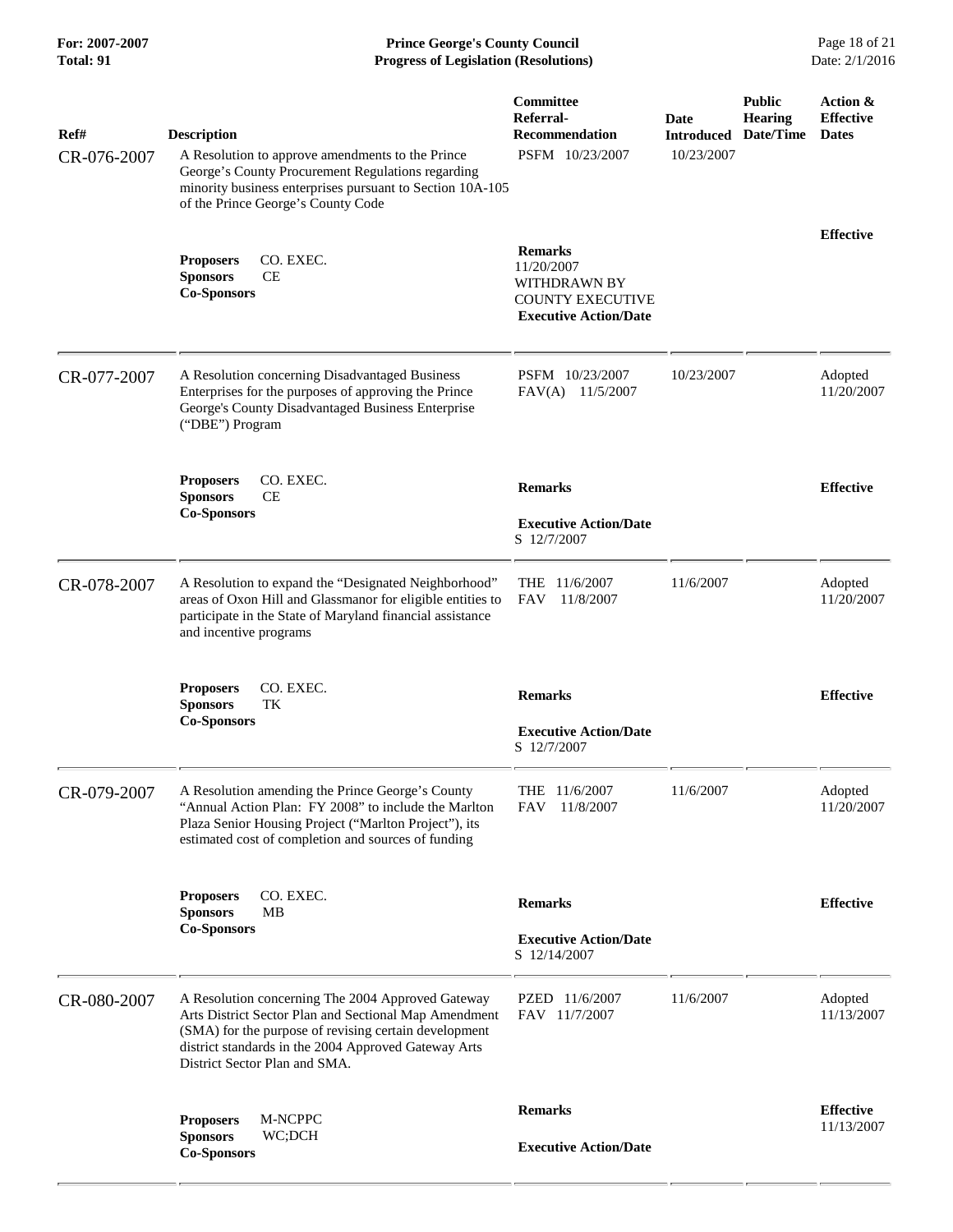| For: 2007-2007<br>Total: 91 | <b>Prince George's County Council</b><br>Date: 2/1/2016<br><b>Progress of Legislation (Resolutions)</b>                                                                                                                                                                                                                                                                                          |                                                 |                                        |                                       |                                                                       |
|-----------------------------|--------------------------------------------------------------------------------------------------------------------------------------------------------------------------------------------------------------------------------------------------------------------------------------------------------------------------------------------------------------------------------------------------|-------------------------------------------------|----------------------------------------|---------------------------------------|-----------------------------------------------------------------------|
| Ref#<br>CR-081-2007         | <b>Description</b><br>Resolution concerning Workers' Rights for the purpose of<br>expressing the County Council's support for the workers at<br>Smithfield Foods, Inc. who have of alleged several claims<br>of unfair labor practices against the Company's Tar Heel,                                                                                                                           | Committee<br>Referral-<br><b>Recommendation</b> | Date<br><b>Introduced</b><br>11/6/2007 | <b>Public</b><br>Hearing<br>Date/Time | Action &<br><b>Effective</b><br><b>Dates</b><br>Adopted<br>11/20/2007 |
|                             | North Carolina Division.                                                                                                                                                                                                                                                                                                                                                                         | <b>Remarks</b>                                  |                                        |                                       |                                                                       |
|                             | CE;SHD;DCH;MB<br><b>Proposers</b><br>CE;SHD;DCH;MB;EO;WC;TK;IT;TD<br><b>Sponsors</b><br><b>Co-Sponsors</b>                                                                                                                                                                                                                                                                                       | <b>Executive Action/Date</b>                    |                                        |                                       | <b>Effective</b>                                                      |
| CR-082-2007                 | A Resolution approving the application by CASA of<br>Maryland, Inc. for funding through the Maryland<br>Department of Housing and Community Development<br>Community Legacy Financial Assistance Fund                                                                                                                                                                                            | THE 11/13/2007<br>FAV 11/13/2007                | 11/13/2007                             |                                       | Adopted<br>11/20/2007                                                 |
|                             | CO. EXEC.<br><b>Proposers</b>                                                                                                                                                                                                                                                                                                                                                                    | <b>Remarks</b>                                  |                                        |                                       | <b>Effective</b>                                                      |
|                             | <b>Sponsors</b><br>WC;DCH<br><b>Co-Sponsors</b>                                                                                                                                                                                                                                                                                                                                                  | <b>Executive Action/Date</b><br>S 1/22/2008     |                                        |                                       |                                                                       |
| CR-083-2007                 | A Resolution concerning the State of Maryland<br>Community Legacy Program for the purpose of approving<br>the application and receipt of financing for a<br>Neighborhood Intervention Plan and Project proposed by<br>OpenDoor Housing Fund to be financed either directly by<br>the Department of Housing and Community Development<br>of the State of Maryland or through other departments or | THE 11/13/2007<br><b>Remarks</b>                | 11/13/2007                             |                                       | <b>Effective</b>                                                      |
|                             | agencies of the State of Maryland                                                                                                                                                                                                                                                                                                                                                                | <b>Executive Action/Date</b>                    |                                        |                                       |                                                                       |
|                             | CO. EXEC.<br><b>Proposers</b><br>CЕ<br><b>Sponsors</b><br><b>Co-Sponsors</b>                                                                                                                                                                                                                                                                                                                     |                                                 |                                        |                                       |                                                                       |
| CR-084-2007                 | A Resolution for the purpose of expressing approval of the THE 11/13/2007<br>project submitted by CASA of Maryland, Inc., to the<br>Maryland Department of Housing and Community<br>Development for participation in the Department's<br>Community Investment Tax Credit Program                                                                                                                 | FAV 11/13/2007                                  | 11/13/2007                             |                                       | Adopted<br>11/20/2007                                                 |
|                             | CO. EXEC.<br><b>Proposers</b>                                                                                                                                                                                                                                                                                                                                                                    | <b>Remarks</b>                                  |                                        |                                       | <b>Effective</b>                                                      |
|                             | <b>Sponsors</b><br>WC;SHD;DCH<br><b>Co-Sponsors</b>                                                                                                                                                                                                                                                                                                                                              | <b>Executive Action/Date</b><br>S 12/7/2007     |                                        |                                       |                                                                       |
| CR-085-2007                 | A Resolution authorizing the filing of grant applications<br>for FY 2007 and FY 2008 with the Federal Transit<br>Administration                                                                                                                                                                                                                                                                  | THE 11/13/2007                                  | 11/13/2007                             |                                       | Adopted<br>11/20/2007                                                 |
|                             | CO. EXEC.<br><b>Proposers</b><br><b>Sponsors</b><br>СE<br><b>Co-Sponsors</b>                                                                                                                                                                                                                                                                                                                     | <b>Remarks</b><br><b>Executive Action/Date</b>  |                                        |                                       | <b>Effective</b>                                                      |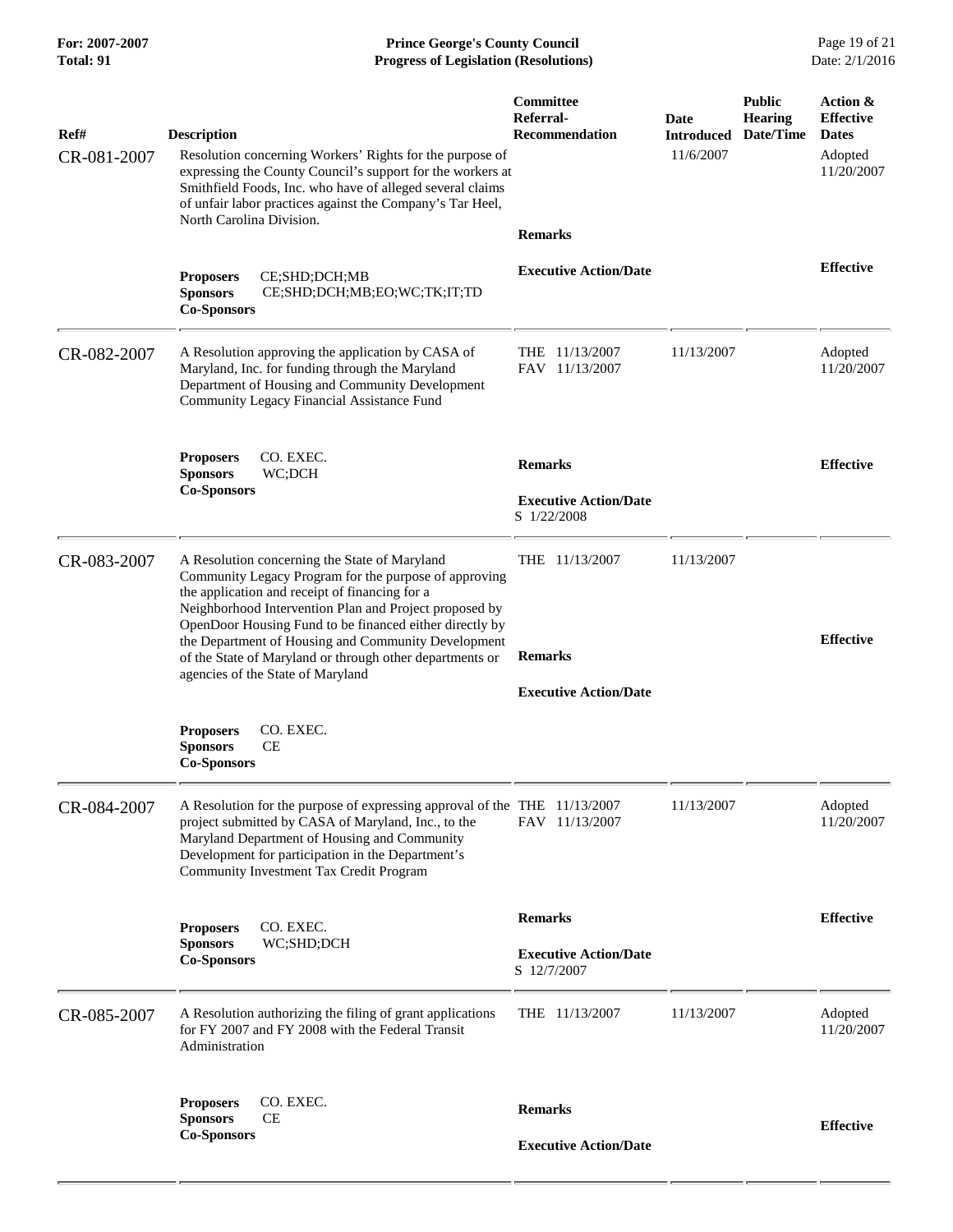**For: 2007-2007 Prince George's County Council** Page 20 of 21<br> **Progress of Legislation (Resolutions)** Date: 2/1/2016 **Total: 91 Progress of Legislation (Resolutions)** 

| Ref#<br>CR-086-2007 | <b>Description</b><br>A Resolution pledging the support of the County<br>Executive of Prince George's County and the Prince<br>George's County Council for the research and education<br>programs of the Henry A. Wallace Beltsville Agricultural<br>Research Center ("BARC") and the National Agricultural                                                                                                                                                                                                                                                                                                                                                                                                                                                                     | Committee<br>Referral-<br><b>Recommendation</b>               | Date<br><b>Introduced Date/Time</b><br>11/20/2007 | <b>Public</b><br><b>Hearing</b> | Action &<br><b>Effective</b><br><b>Dates</b><br>Adopted<br>11/20/2007 |
|---------------------|---------------------------------------------------------------------------------------------------------------------------------------------------------------------------------------------------------------------------------------------------------------------------------------------------------------------------------------------------------------------------------------------------------------------------------------------------------------------------------------------------------------------------------------------------------------------------------------------------------------------------------------------------------------------------------------------------------------------------------------------------------------------------------|---------------------------------------------------------------|---------------------------------------------------|---------------------------------|-----------------------------------------------------------------------|
|                     | Library and to urge the Governor of the State of Maryland<br>and the General Assembly of Maryland to petition the<br>President and the United States Congress for increased<br>appropriations for the same                                                                                                                                                                                                                                                                                                                                                                                                                                                                                                                                                                      | <b>Remarks</b><br><b>Executive Action/Date</b><br>S 12/7/2007 |                                                   |                                 | <b>Effective</b>                                                      |
|                     | <b>Proposers</b><br>CO. EXEC.<br><b>Sponsors</b><br>EO;TD;IT<br><b>Co-Sponsors</b>                                                                                                                                                                                                                                                                                                                                                                                                                                                                                                                                                                                                                                                                                              |                                                               |                                                   |                                 |                                                                       |
| CR-087-2007         | A Resolution establishing spending control limits on the<br>Fiscal Year 2009 Water and Sewer Operating and Capital<br>Budgets of the Washington Suburban Sanitary<br>Commission (WSSC)                                                                                                                                                                                                                                                                                                                                                                                                                                                                                                                                                                                          |                                                               | 11/20/2007                                        |                                 | Adopted<br>11/20/2007                                                 |
|                     |                                                                                                                                                                                                                                                                                                                                                                                                                                                                                                                                                                                                                                                                                                                                                                                 | <b>Remarks</b>                                                |                                                   |                                 |                                                                       |
|                     | CE<br><b>Proposers</b><br><b>Sponsors</b><br>CE;TD;DCH<br><b>Co-Sponsors</b>                                                                                                                                                                                                                                                                                                                                                                                                                                                                                                                                                                                                                                                                                                    | <b>Executive Action/Date</b>                                  |                                                   |                                 | <b>Effective</b>                                                      |
| CR-088-2007         | A Resolution initiating an amendment of the 1993<br>Approved Master Plan and Sectional Map Amendment for<br>Subregion V (Planning Areas 81A, 81B, 83, 84, 85A and<br>85B) and approving the Goals, Concepts, Guidelines and<br>Public Participation Program in order to develop a<br>comprehensive approach to implement the<br>recommendations of the 2002 General Plan, to ensure that<br>future development is consistent with County policies                                                                                                                                                                                                                                                                                                                               |                                                               | 11/20/2007                                        |                                 | Adopted<br>11/20/2007                                                 |
|                     |                                                                                                                                                                                                                                                                                                                                                                                                                                                                                                                                                                                                                                                                                                                                                                                 | <b>Remarks</b><br><b>Executive Action/Date</b>                |                                                   |                                 | <b>Effective</b><br>11/20/2007                                        |
|                     | <b>M-NCPPC</b><br><b>Proposers</b><br><b>Sponsors</b><br>MB;SHD;TK<br><b>Co-Sponsors</b>                                                                                                                                                                                                                                                                                                                                                                                                                                                                                                                                                                                                                                                                                        |                                                               |                                                   |                                 |                                                                       |
| CR-089-2007         | A Resolution initiating an amendment to the 1993<br>Approved Master Plan and Sectional Map Amendment for<br>the Subregion VI Study Area and SMA (Planning Areas<br>79, 82A, 82B, 86A, 86B, 87A and 87B); the 1994<br>Melwood and Westphalia Master Plan and SMA (Planning<br>Areas 77 and 78), excluding that portion of Planning Area Remarks<br>78 which is covered by the 2007 Westphalia Sector Plan<br>and SMA; and part of the 1993 Subregion V Master Plan<br>and SMA (Planning Area 85B); and approving the Goals,<br>Concepts, Guidelines and a Public Participation Program<br>in order to develop a comprehensive approach to<br>implement the recommendations of the 2002 General Plan,<br>to ensure that future development is consistent with county<br>policies. |                                                               | 11/20/2007                                        |                                 | Adopted<br>11/20/2007                                                 |
|                     |                                                                                                                                                                                                                                                                                                                                                                                                                                                                                                                                                                                                                                                                                                                                                                                 | <b>Executive Action/Date</b>                                  |                                                   |                                 | <b>Effective</b><br>11/20/2007                                        |
|                     | <b>Proposers</b><br>M-NCPPC<br><b>Sponsors</b><br>MB;TK;SHD;DCH<br><b>Co-Sponsors</b>                                                                                                                                                                                                                                                                                                                                                                                                                                                                                                                                                                                                                                                                                           |                                                               |                                                   |                                 |                                                                       |